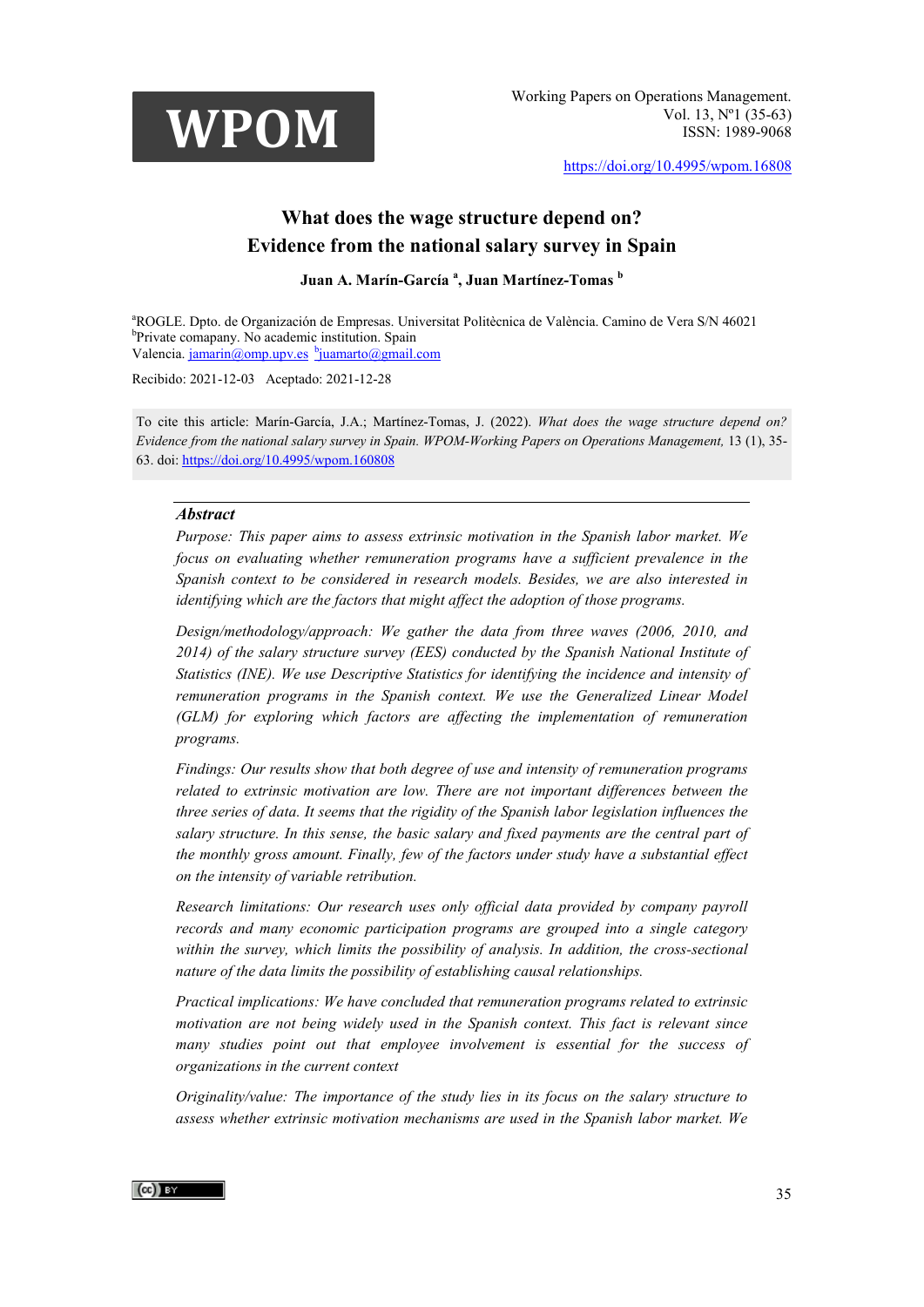*have studied the salary structure composition in Spain in a disaggregated way, focusing on variable remuneration, whereas most of the previous research considers the salary as a whole (total gross salary without dividing by retribution concepts). Also, we have identified*  which factors are affecting the implementation of remuneration programs.mic programs. *Also, we have clarified several issues related to the salary structure in Spain.* 

*Keywords: Employee participation; high-performance work practices; AMO framework; Extrinsic motivation; Human resources management; remuneration; salary structure survey; INE*

#### **Introduction**

High-involvement work practices are very diverse (Perello-Marin & Ribes-Giner, 2014), ranging from simple suggestion boxes to complex programs, such as autonomous work groups providing employees with full authority to manage their tasks (Beltrán-Martín & Bou-Llusar, 2018). Frequently, high involvement practices complement each other by building systems that take advantage of synergies to improve performance (Marín-García & Conci, 2012). Some authors point out that high involvement work systems include three dimensions: skill requirements, jobs designed to use those skills, and an incentive structure to induce discretionary effort (Appelbaum et al., 2000). This system is known as the Ability-Motivation-Opportunity (AMO) framework and has been studied by using a wide range of methodologies, which provide very different results (Marín-García & Martinez-Tomas, 2016). In this research, we focus on remuneration programs associated with extrinsic motivation. Extrinsic rewards play an important role in workplaces and may increase task performance (Jiang et al., 2012; Ryan & Deci, 2000). Also, they encourage employees to seek out challenges at work and acquire new skills, and therefore are related also to the ability and opportunity bundles.

Motivation can be defined as the internal factors that incite to initiate and maintain a particular behavior (James, 1989; Marín-García & Conci, 2012). Traditionally, we distinguish between intrinsic motivation, which refers to doing something for one's interest, and extrinsic motivation, which refers to doing something in exchange for a reward (Serrano-Cinca et al., 2005). Similarly, motivation practices can be classified into two groups: those related to extrinsic motivation (pay for performance, recognition, internal promotion, or job security); and those related to intrinsic motivation (such as responsibility, personal development, inner satisfaction, curiosity, or opportunity to learn) (Marín-García & Martinez-Tomas, 2016; Perello-Marin & Ribes-Giner, 2014). Nevertheless, both categories are closely related, and some authors claim that the lack of extrinsic factors can affect intrinsic motivation (Bos-Nehles et al., 2013). Also, motivation can be affected by ability, and, for instance, poorly trained employees can become demotivated if they consider that tasks are difficult (Bos-Nehles et al., 2013).

Human Resources Management (HRM) theorist point out that Human Resources practices may increase organizational performance. According to the Organisation for Economic Co-operation and Development (OCDE), the Spanish labor productivity is far from other countries such as USA, UK or northern European countries (OECD, 2019). This fact might be caused, among other reasons, to the underutilization of key drivers for competitiveness such as extrinsic motivation. The purpose of this article is to assess whether remuneration programs have a sufficient prevalence in the Spanish context to be

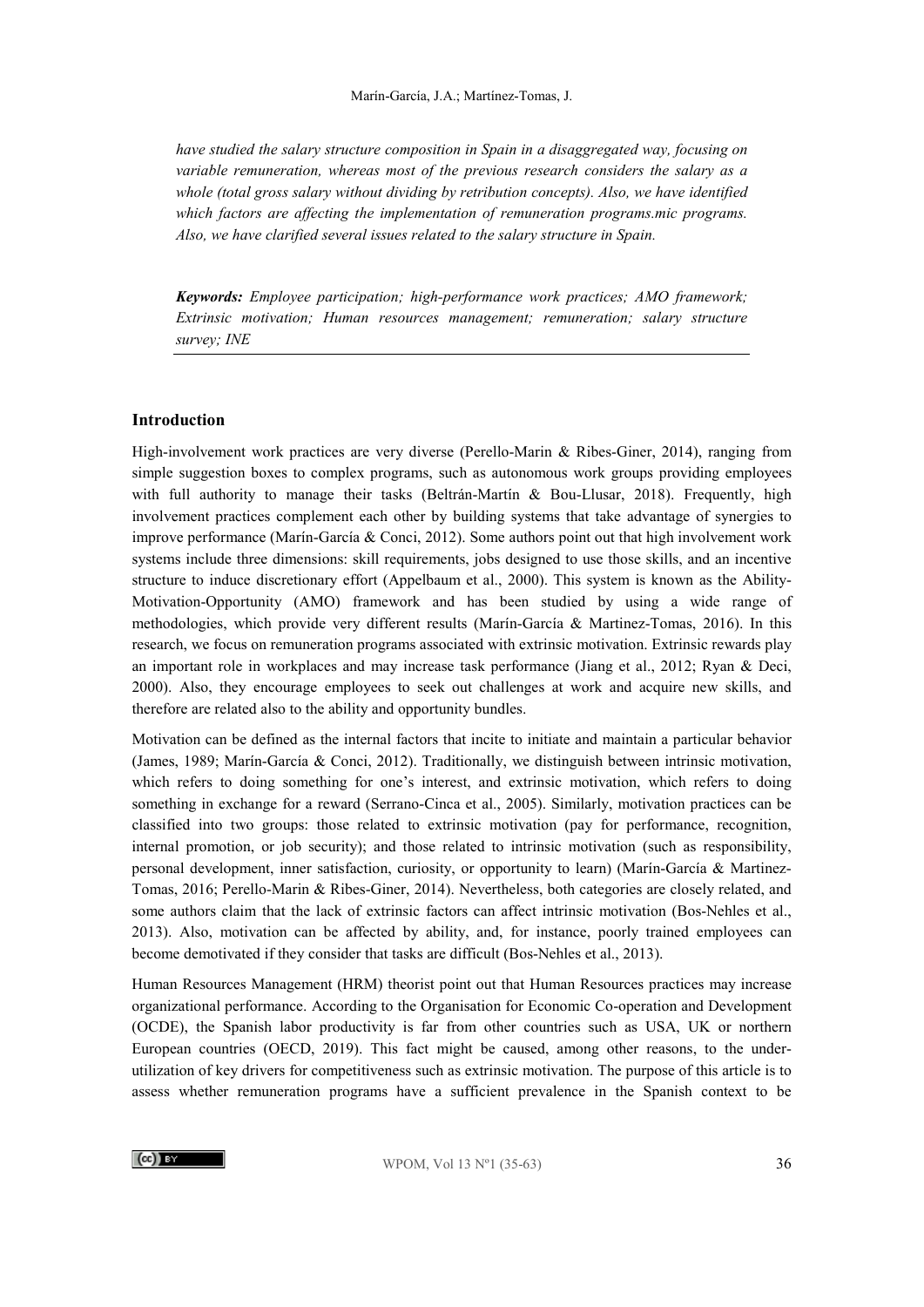considered in research models or, on the contrary, they are nonexistent or irrelevant. In this sense, this investigation might lead to a better understanding of the current Spanish labor market and provide some ideas to improve HRM implementation. In the literature review described in the next section, we realized that very few articles refer to flexible remuneration within the Spanish context. Bearing in mind that in previous researches there was a notable difference in the remuneration patterns in the United States, Spain, and China (Marín-García et al., 2008; Yu et al., 2000), it is possible that specific programs typically present in the scope of Anglo-Saxon literature are not so pertinent in Spain. This may be due to differences between the Spanish and the American labor legislation or other cultural causes. As far as this objective is concerned, it is essential to identify the incidence and intensity of compensation programs in the Spanish context. Therefore, our first research question is:

RQ1: What is the prevalence and intensity of compensation programs in the Spanish labor market?

We will use three data waves of the salary structure survey (EES) published by the National Institute of Statistics (INE) of Spain. These data series correspond to the years 2006, 2010, and 2014. The INE 2006 survey reflects variable wage supplements related to performance, while in subsequent series (2010 and 2014), those supplements are not disaggregated. This may indicate that variable complements are not relevant in the Spanish context. In this sense, our second question is the following:

RQ2: Is the low incidence of these programs in the 2006 survey the cause of the disappearance in subsequent series?

Reviewing the existing literature, we observed many articles identifying adjustment variables that affect the global salary distribution in Spain (Felgueroso et al., 2008; Ramos et al., 2014). Some studies focus on factors related to organizations, while others deal with factors related to the employees. As we did not find any article relating those factors with the implementation of remuneration programs, we attempt to fill this gap in the existing literature by identifying which might be the factors related to the adoption of those remuneration programs. Clarifying these factors might help to adapt these programs to the Spanish context. Also, understanding these factors could lead to a better understanding of the problems that organizations face when implementing high involvement practices. Hence, the third question (RQ3) will be devoted to finding out which factors are associated with the implementation of bonuses not related to shiftwork:

RQ3: What factors affect the implementation of remuneration programs?

Finally, as we analyze three data waves, we can evaluate to some extent the effect of the financial crisis on salary-based motivation programs. One limitation of this analysis is the use of cross-sectional data, which are not suitable to establish causal relationships, and only provide a picture at a given point in time. Moreover, other reasons apart from the economic situation could also affect the implementation of remuneration programs. However, as the sample is wide-ranging, and the data waves are representative of quite different economic periods, we consider that this analysis allows to know the situation of remuneration programs in each case and detect any changes in this sense. Therefore, the fourth question is the following:

RQ4: Is the implementation of remuneration programs in Spain affected by economic cycles?

The work is organized as follows: first, we carry out a review of previous literature on the subject; secondly, we set out the research design, defining the sample and the variables under study; next, we

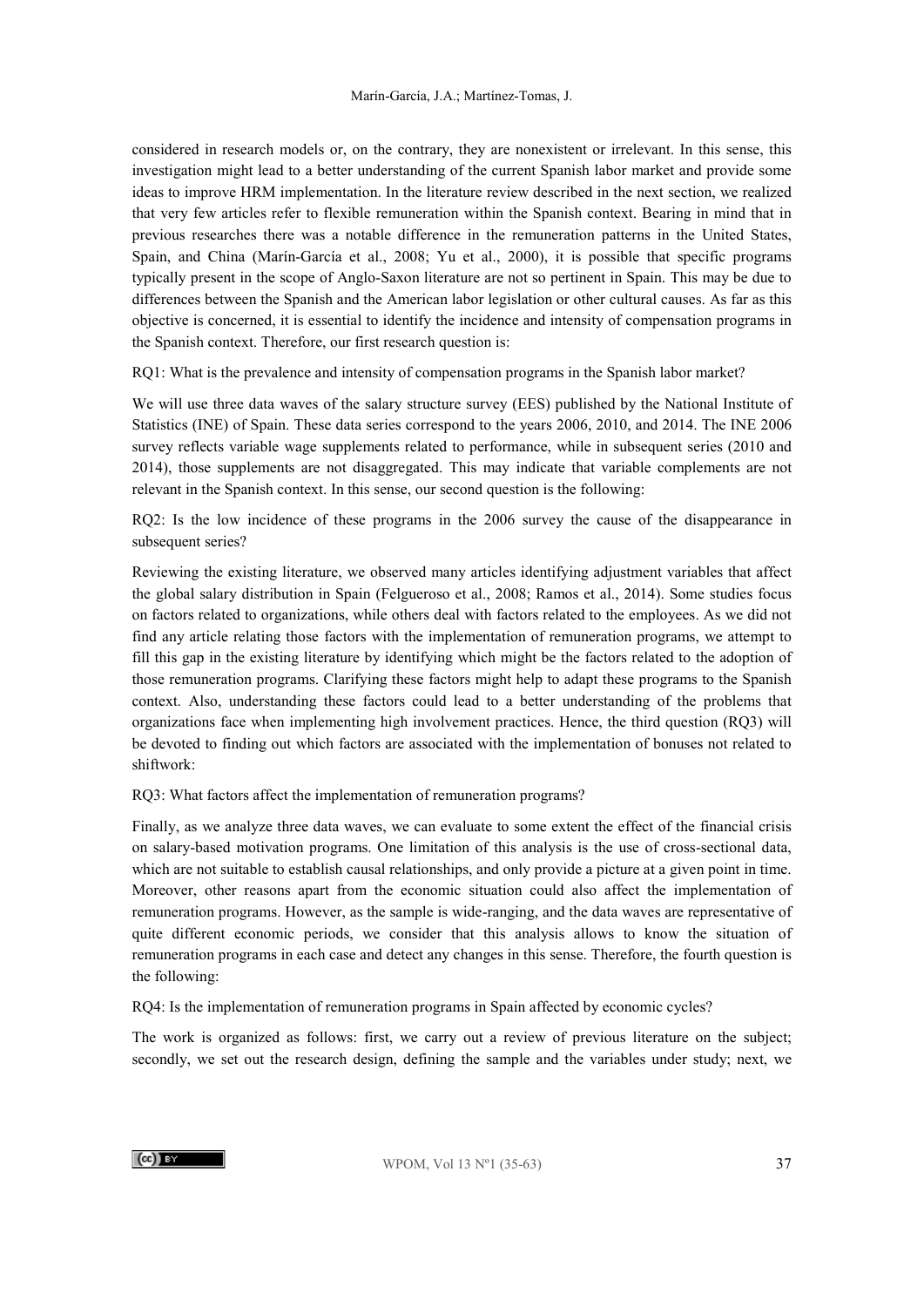apply relevant statistical techniques to answer thoroughly the research questions raised; and finally, we state the main conclusions and possible future research.

#### **Conceptual framework**

While reviewing the literature, we realized that few investigations aimed to study the different salary components in a disaggregated way. In fact, we did not find any article analyzing the use of economic participation programs through the INE salary structure survey. Most of the authors consider salary as a whole (total gross salary without dividing by retribution concepts). In this sense, some of them study the evolution of the salary distribution over time (Carrasco et al., 2015; Murillo Huertas & Simón, 2014), while others consider several factors that could create differences among groups of the salary distribution (Hospido & Moral-Benito, 2016; Ramos et al., 2014). Besides, very few articles refer to incentives or flexible remuneration. In this sense, only one study refers to incentive systems (Dilmé Soto, 2007); another investigation ponders that implementing remuneration programs is difficult in countries with strong rigidity and centralization of labor legislation (Messina et al., 2010); while another research explores the relationship between the characteristics of boards of directors and the structure of compensation of directors in Spain (Merino & Banegas, 2011).

The following question arises: if some authors suggest that variable remuneration fosters productivity, why is the literature so scarce? Is this caused by the Spanish labor market rigidity? Is this a consequence of the low incidence of remuneration programs in Spain? Is this because economic incentives could generate problems within the organizations and non-monetary compensations schemes are preferable to foster motivation? (Pfeffer & Sutton, 2006). In this sense, as posed in RQ1, we consider that it is interesting undertaking research to figure out the use and the incidence of remuneration programs in the Spanish context. Also, this situation is related to RQ2, in which we study if variable payments are not relevant in the Spanish context.

In this literature review, many studies identify adjustment variables affecting the composition of the global salary distribution. It is valuable to consider these factors since they could also affect the salary structure and be in this way related to our investigation. This is the reason why RQ3 posed is to identify whether any of the factors that affect salaries as a whole, are also related to the incidence of economic incentives. Next, we proceed to identify these factors for using them in further statistical analyses.

On the one hand, some authors study the factors that are related to organizations. Regarding economic activity, some authors support the existence of sensible differences concerning the industry that tends to be more relevant among qualified workers (Casado Díaz & Simón, 2016). Moreover, other authors support that pays will be higher in industry or building companies than in agriculture, services, or cooperatives because firms in more competitive markets hire the most qualified workers (Clemente et al., 2012). Similarly, some studies investigate the differences in salaries between public and private organizations. In this regard, some scholars show the existence of bonuses in the public sector (Arranz Muñoz & García Serrano, 2014). However, other authors affirm that the existence of a paid bonus in the public sector is not a consequence of remunerating workers with the same characteristics, but the composition of the workforce itself and businesses features are those that determine such differences (Ramos et al., 2014). In the same vein, other studies show that these bonuses are more frequent among

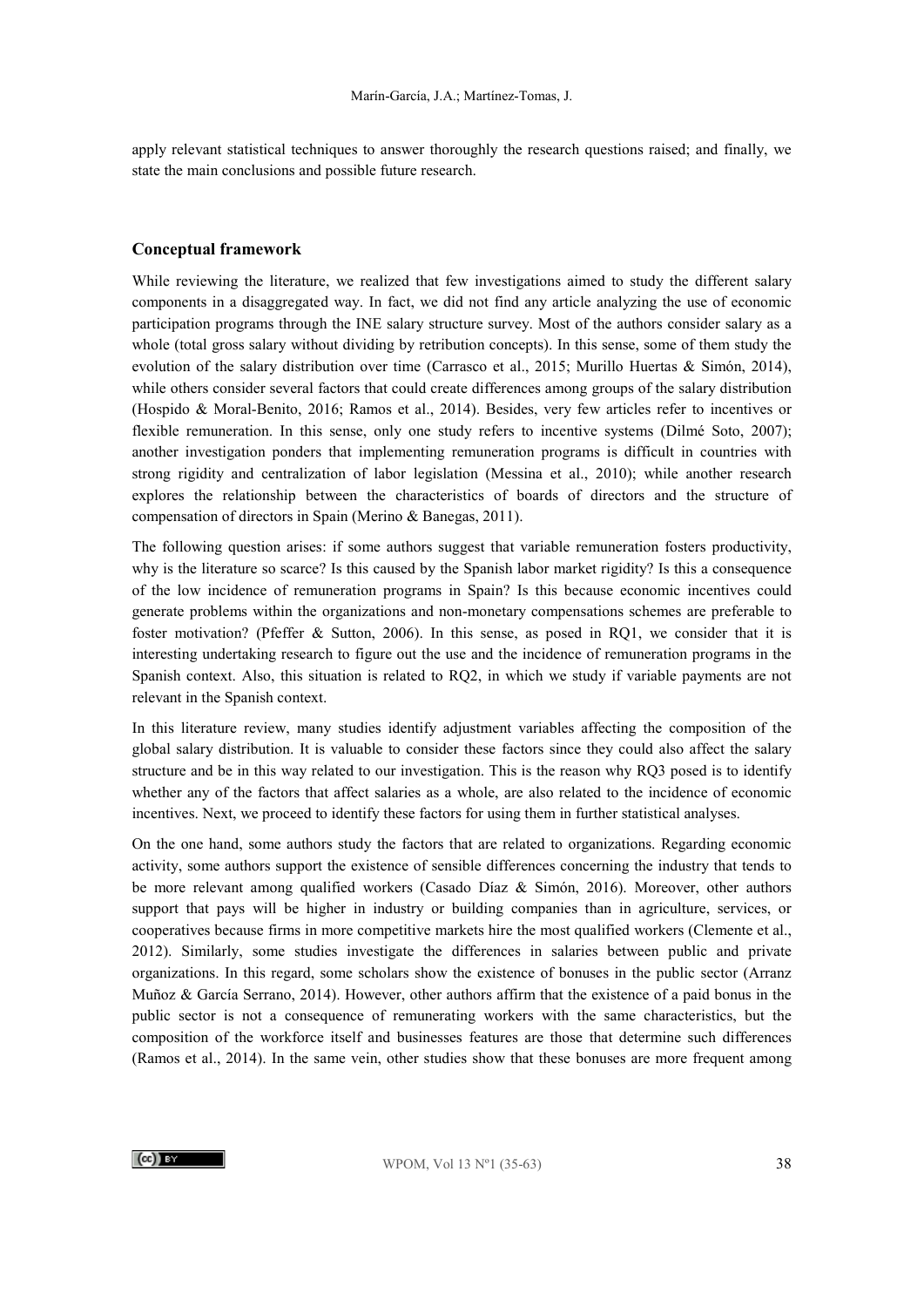less qualified workers while they decrease or there is the opposite effect among qualified staff (Hospido & Moral-Benito, 2016; Ramos et al., 2014).

Many authors have also considered the impact of collective wage bargaining on the employment process. However, there is not a clear consensus in this sense. On the one hand, some scholars indicate that wage performances in Spain are strong and stable due to the presence of wage bargaining (Simón, 2009). Some studies show that due to the existence of collective bargaining there is less employment inequality in lower levels of distribution (Felgueroso et al., 2008). On the other hand, some investigations state that wage bargaining together with labor reforms are responsible for the lowering of wages in several groups of the wage distribution (Elisabet et al., 2007). Moreover, the high regulation of the market sometimes means that businesses are not able to find ways to invest in education due to the rigid structure of salaries (Peraita, 2005). In this sense, some scholars argue that higher wage flexibility would be positive for reducing unemployment (Bande & Fernández, 2011).

On the other hand, studies are claiming that variation in salaries is more devoted to inherent factors of the employees than to those related to organizations. In this sense, many investigations reveal gender differences in wages among workers (Simon et al., 2017; Simón & Murillo, 2014) that increased notably during the economic crisis (Murillo Huertas & Simón, 2014). Some other authors confirm the existence of a glass ceiling that increases gender income differences specially on the highest salaries (Antón & de Bustillo, 2015; Felgueroso et al., 2008).

Other investigations consider that higher educational level workers tend to have higher salaries if they are linked to positions that require more significant knowledge or responsibility (Arranz Muñoz & García Serrano, 2014). Nevertheless, several authors have noticed that the educational level is not a guarantee of a better salary (Budría & Moro-Egido, 2008). In this sense, some research has been done considering overeducation as an indicator of how the labor market does not make full use of the labor force and more qualified workers stay in lower positions concerning their skills resulting in a reduction of salary (Budría & Moro-Egido, 2008).

Other aspects, such as the length of service or the type of contract, are considered. Seniority is one of the factors that positively affect wages, either due to acquired experience assessment (Alcalá Agulló & Hernández Martínez, 2006) or due to the greater acquired rights of senior staff concerning new hires (Elisabet et al., 2007). On the other hand, part-time employees usually suffer from salary discrimination in comparison to full-time employees (Simon et al., 2017). This variable could be critical because it sometimes reflects on the level of commitment. Finally, other authors study the relationship between managerial positions and variable remuneration; In this group of employees, salary bonuses based on performance and stock options are commonly used (Grau-Grau & Parry, 2010). In this sense, as high managers tend to have higher gross salaries, it is important to notice that salaries grow along with variable remuneration.

Additionally, we found out some investigations talking about variations in salaries due to the financial crisis (Arranz Muñoz & García Serrano, 2014; Carrasco et al., 2015). It is interesting to know how the financial remuneration programs evolve during the economic downturn or growth. For that reason, RQ4 aims to know what happened with the economic motivation programs after the crisis. In this sense, we will study three different series of INE database: 2006 -before the crisis-, 2010 -amid the crisis- and 2014 -when some signs of recovery and stabilization were shown. We are aware of the cross-section nature of the data. Additionally, the EES does not guarantee to study the same individuals in each wave. However,

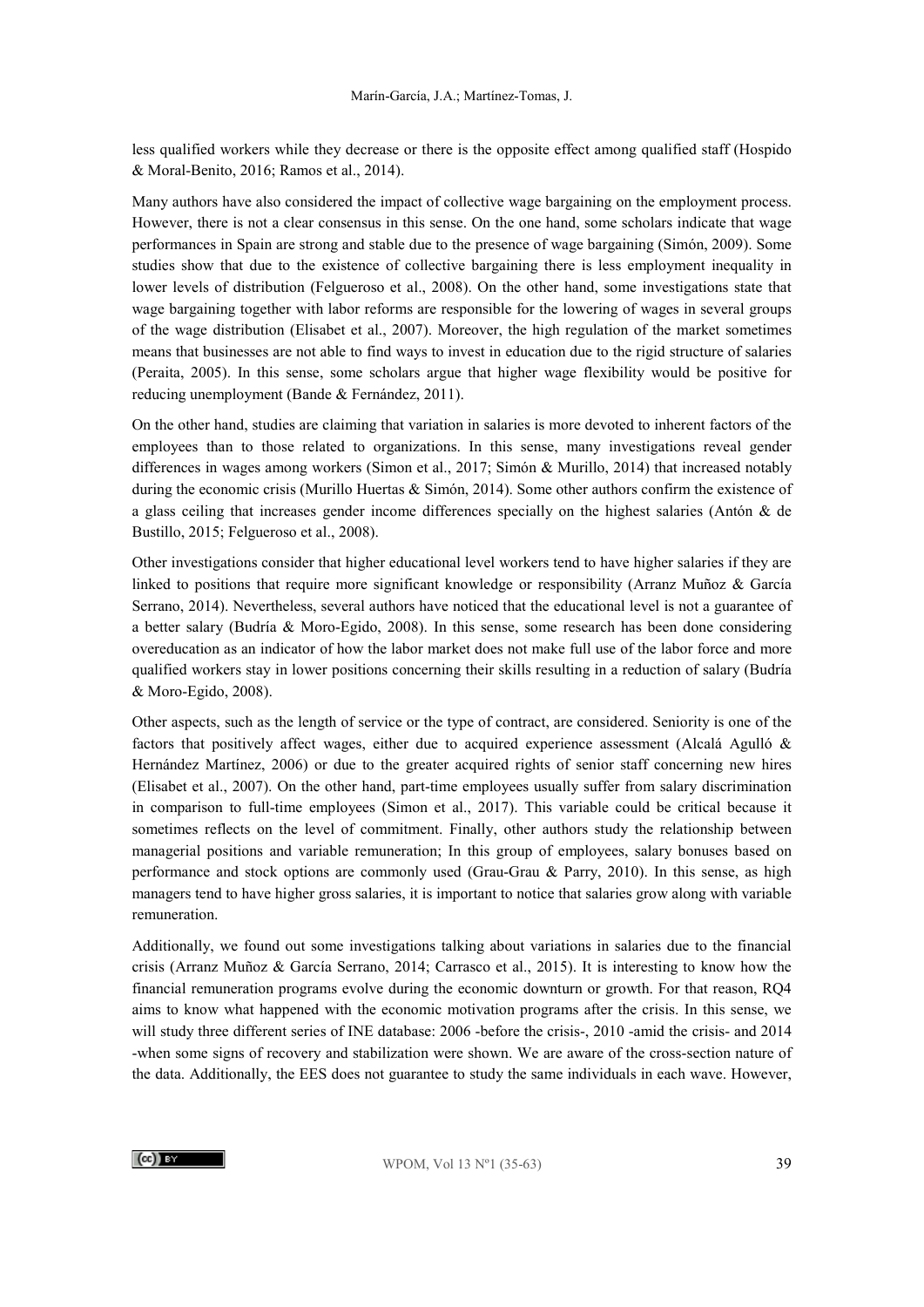we consider that the sample is wide-ranging and representative of the population, and it might provide a representative picture of each economic period.

#### **Methodology**

Our database comprises microdata from the salary structure survey (EES) published by the INE. Specifically, we employ the last three available series in the date this research was developed: 2006, 2010, and 2014. We have designed a replicable methodology that can be used with subsequent series in future research. The microdata of the series are available in the INE database, and for conducting the analysis, we have used the IBM SPSS Statistics v22 software (IBM Corp., 2013).

The EES collects data concerning both the structure and distribution of salaries. This survey is conducted every four years in the Member States of the European Union. In Spain, the survey is carried out by the INE with stratified two-stage sampling. The first stage selects works centers that are registered on the Social Security system, considering every category of the National Classification of Occupations (CNO) as an independent population. Then, CNO categories are stratified by both region and company size. In the second stage, a random sample of workers from those work centers is selected. The data is provided by the company from its payroll records. The resulting sample is more than 200.000 people in each of the surveys.

The EES includes information concerning earnings. On the one hand, it uses October as a reference month to calculate monthly payments, such as basic salary (SALBASE), earnings related to overtime (PHEXTRA), or total extraordinary payments (COMSAL). Monthly extraordinary payments include personal bonus payments (seniority or academic qualification), special payments for shift work, danger, toxicity, or physical arduousness, and variable bonuses based, for instance, on productivity or for the achievement of pre-defined objectives. The EES2006 collects total extraordinary payments (COMSAL) and differentiates the part corresponding to shift work (COMSALTT) and variable payments (COMSALV). From EES2010, only shift work is detailed. On the other hand, the EES also includes information related to payments with different periodicity than monthly payments (for instance, annual or semi-annual payments). These payments include total annual gross earnings (SALBRUTO), payments in kind (VESP), and extraordinary payments, either fixed (PEXTRAAF) such regular bonus or Christmas/holidays bonus, or variable (PEXTRAAV) such as profit-sharing bonuses or based on the achievement of the objectives. From EES2010, extraordinary annual bonuses (fixed and variable) are grouped into one category (GEXTRA).

In addition, the EES includes information concerning the local unit to which the sampled employees are attached, such as the size of the enterprise, the economic activity according to the Statistical Classifications of Economic Activities in the European Union (NACE), the type of collective wage bargaining and the principal market. Finally, it also includes information concerning each employee in the sample such as gender, age, level of education, length of service in the company, type of employment contract, supervising position, full or part-time contract, and occupation according to the CNO. Further information can be found in the Spanish INE database (Instituto Nacional Estadistica, 2017) and the research protocol (Martinez-Tomas and Marin-Garcia, 2019).

In Table 1, we sum up the compensation components that have been considered to carry out our study. In the current Spanish context, the basic wage is not viewed as a high involvement work practice, since it is

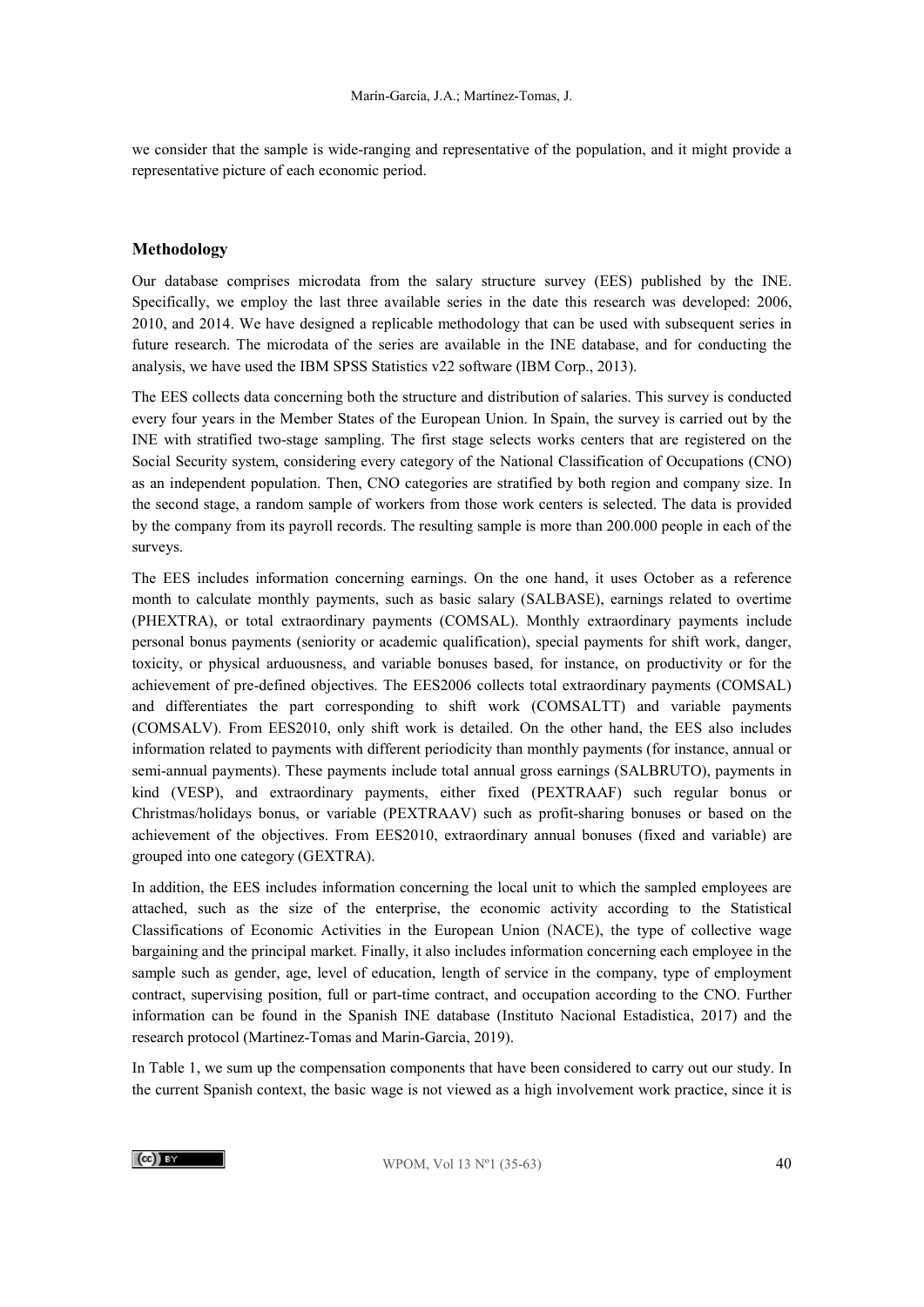usually regulated by collective or company bargaining (Marín -García & Conci, 2012). However, forms of remuneration based on collective or individual performance are considered high involvement sources, as they contribute to aligning the interests of both organizations and employees, and they are focused on improving company performance (Lawler, 1986; Marín-García & Conci, 2012).

| Salary Structure Survey (EES- INE)                  |                                                      | Remuneration programs                                                                    |  |  |  |
|-----------------------------------------------------|------------------------------------------------------|------------------------------------------------------------------------------------------|--|--|--|
| Basic salary (month) (SALBASE)                      |                                                      | Basic salary (excluding bonuses)                                                         |  |  |  |
|                                                     | Payments for overtime (PHEXTRA)                      | Payments for overtime                                                                    |  |  |  |
|                                                     | Payments for shift work (COMSALTT)                   | Salary bonus based on the job                                                            |  |  |  |
| Monthly<br>extraordinary<br>payments<br>(COMSAL)    | Fixed bonus not related to shiftwork<br>(COMSALnoTT) | Salary bonus based on the job<br>Salary bonus based on personal skills or<br>competences |  |  |  |
|                                                     | Variable bonus (COMSALV)                             | Salary bonus based on performance<br>Salary bonus based on productivity                  |  |  |  |
| Extraordinary<br>with<br>payments                   | Periodic fixed bonus (PEXTRAAF)                      | Regular bonus<br>Christmas / Holidays bonus                                              |  |  |  |
| different<br>periodicity<br>(GEXTRA)                | Variable bonus<br>(PEXTRAAV)                         | Bonus based on the objective achievement<br>Profit-sharing bonus                         |  |  |  |
|                                                     | Payments in kind (VESP)                              | Payments in kind                                                                         |  |  |  |
| Type of employment contract (part or full-time job) |                                                      | Job security                                                                             |  |  |  |
| Unavailable in the EES                              |                                                      | Non-financial incentives                                                                 |  |  |  |
|                                                     |                                                      | Source: Martinez-Tomas and Marin-Garcia (2019)                                           |  |  |  |

| Table 1: Relationship between EES and remuneration programs |  |  |
|-------------------------------------------------------------|--|--|
|-------------------------------------------------------------|--|--|

Variables associated with remuneration are already adjusted in the sample. Therefore, it is not necessary to consider both the length of the employment relationship or special days affecting the payroll. However, we need to create new variables which will be necessary for successive analysis. Firstly, we proceed to calculate the monthly gross salary amount as:

 SALOCTBR = SALBASE+PHEXTRA+COMSAL (October is the reference month, excluding the pro-rated amount of the annual Christmas and Holiday bonus)

In the 2010 and 2014 series, extra annual bonuses (GEXTRA) and other monthly special payments (COMSAL) are not divided between fixed and variable bonuses (except for special payments for shift work), as they are in the 2006 series. To standardize the analysis process among the three series, in the 2006 series we have proceeded as follows:

- GEXTRA= PEXTRAAF+ PEXTRAAV
- COMSALotFIJ= COMSAL- COMSALTT-COMSALV

In all data series, it is possible to calculate special payments not devoted to shiftwork (COMSALnoTT), by deducting them from the total amount:

COMSALnoTT= COMSAL- COMSALTT

We also need to calculate both the incidence and intensity of remuneration programs. Intensity is defined as the percentage of each salary concept with respect to the monthly gross salary. For studying the incidence, we create several dichotomous variables that indicate the presence or absence of remuneration components under study; values bigger than 0 indicate the presence of those components (further

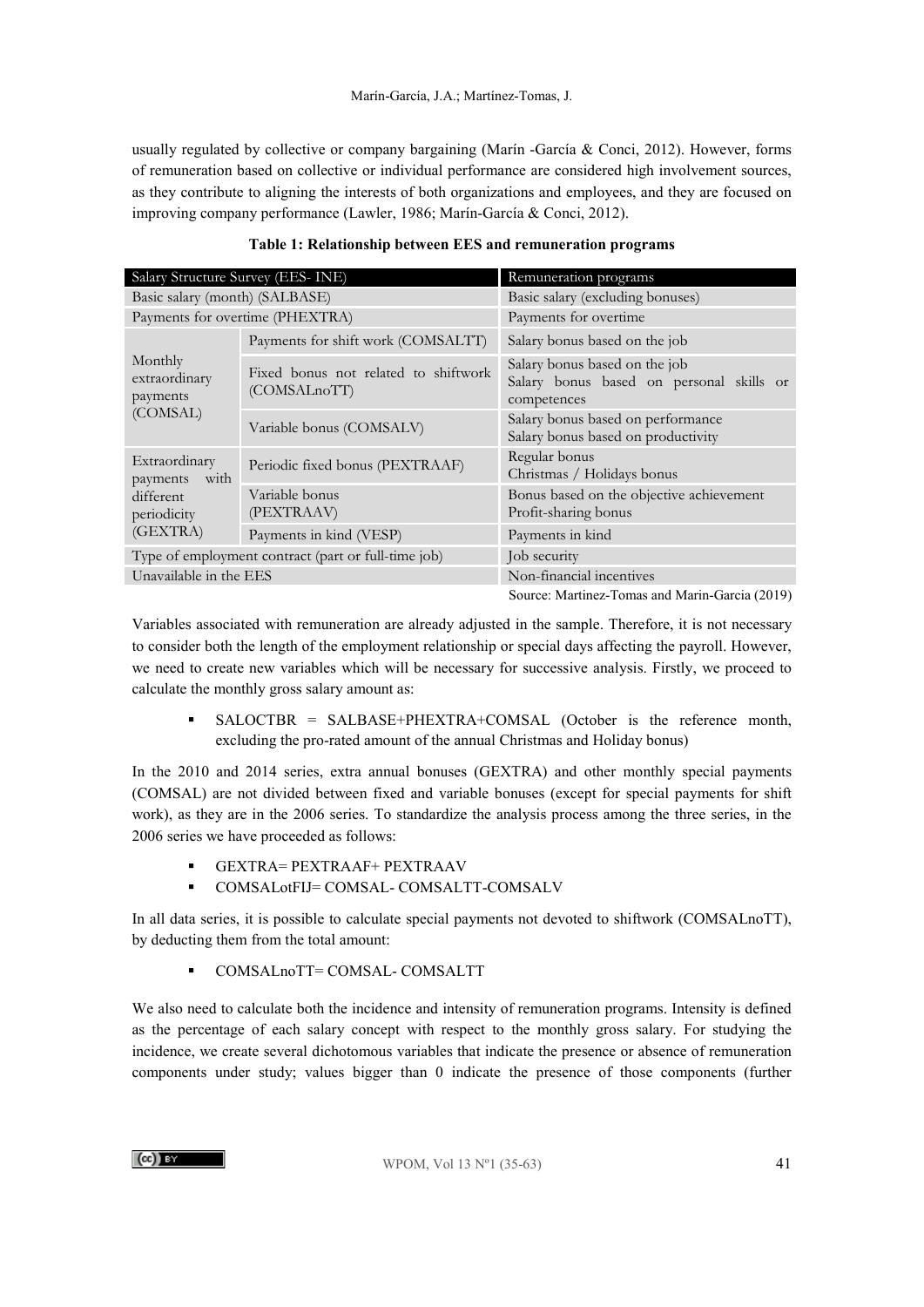information can be found in Annex 1). As a matter of fact, the intensity and the incidence of special payment not devoted to shiftwork (intCOMSALnoTT) are calculated as follows:

- intCOMSALnoTT=COMSALnoTT/ SALOCTBR
- $\blacksquare$  dicCOMSALnoTT=COMSALnoTT > 0

We analyze the whole sample. Since we are interested in relative values over the total remuneration, full or part-time employees, do not distort results. The same applies to the type of contract. However, we could use both variables to explain possible differences.

Both CNO and NACE are used as adjustment variables, if we have enough data in each stratum of the sampling. For that reason, we have recoded these variables, taking into consideration the categories proposed in the European Working Conditions Survey (EWCS) ((INSHT), 2017), reflected in Annex 2 (Tables a and b). In addition, intending to have a larger sample in each of the strata, we have recoded the CNO variable again from EWCS to categories proposed by other authors (Toch et al., 2014), which are reflected in Annex 2 (Table c). Those new variables are entitled as CNACErecodnumEWCS and CNOrecodTOCH.

For answering our first research question (RQ1), we analyze the percentage of people having variable remuneration components. In addition, we also analyze the descriptive statistics of the percentage of remuneration components over the total gross salary. These analyses allow us also to answer our second research question (RQ2). The SPSS syntax of descriptive statistics can be found in Annex 1.

Our third research question (RQ3) aims to identify which factors are affecting the implementation of remuneration programs. As the data do not follow a normal pattern, we use a generalized linear model (GLM). GLM is a flexible generalization of ordinary linear regression that allows for the response variable to have an error distribution other than the normal distribution. The relationship is encoded in the link function. Moreover, GLM is a useful framework for comparing how several variables affect different continuous variables (Rutherford, 2001). For determining each factor's effect independently, we must compare each factor one-by-one. In this sense, the GLM allows studying each factor by maintaining the other factors in the reporting category.

As extraordinary payments are not divided between fixed and variable (except for the 2006 series), we study the effects of several variables over special payments not devoted to shiftwork (intCOMSALnoTT). In the GLM analysis, SPSS software excludes those cases in which the dependent variable is equal to zero. Hence, we have created a new variable adding 0.00001 for avoiding this circumstance without affecting the results:

The adjustment factors chosen for the analysis are the following: CNO, NACE, gender, responsibility, level of education, type of contract, and regulation by agreement. These variables are discrete. In addition, we will use two continuous variables: seniority and the gross pay for the reference month (October), as they could also influence the presence of remuneration programs. From these two variables, we have created new ones for facilitating the comprehension of the results. The reason for doing so is for having continuous variables in a similar range of values. Thus, we have proceeded as follows:

- $\blacksquare$  antigu10=antigu/10
- **SALOCTBR1K=SALOCTBR/1000**

 $\left(\mathrm{cc}\right)$  BY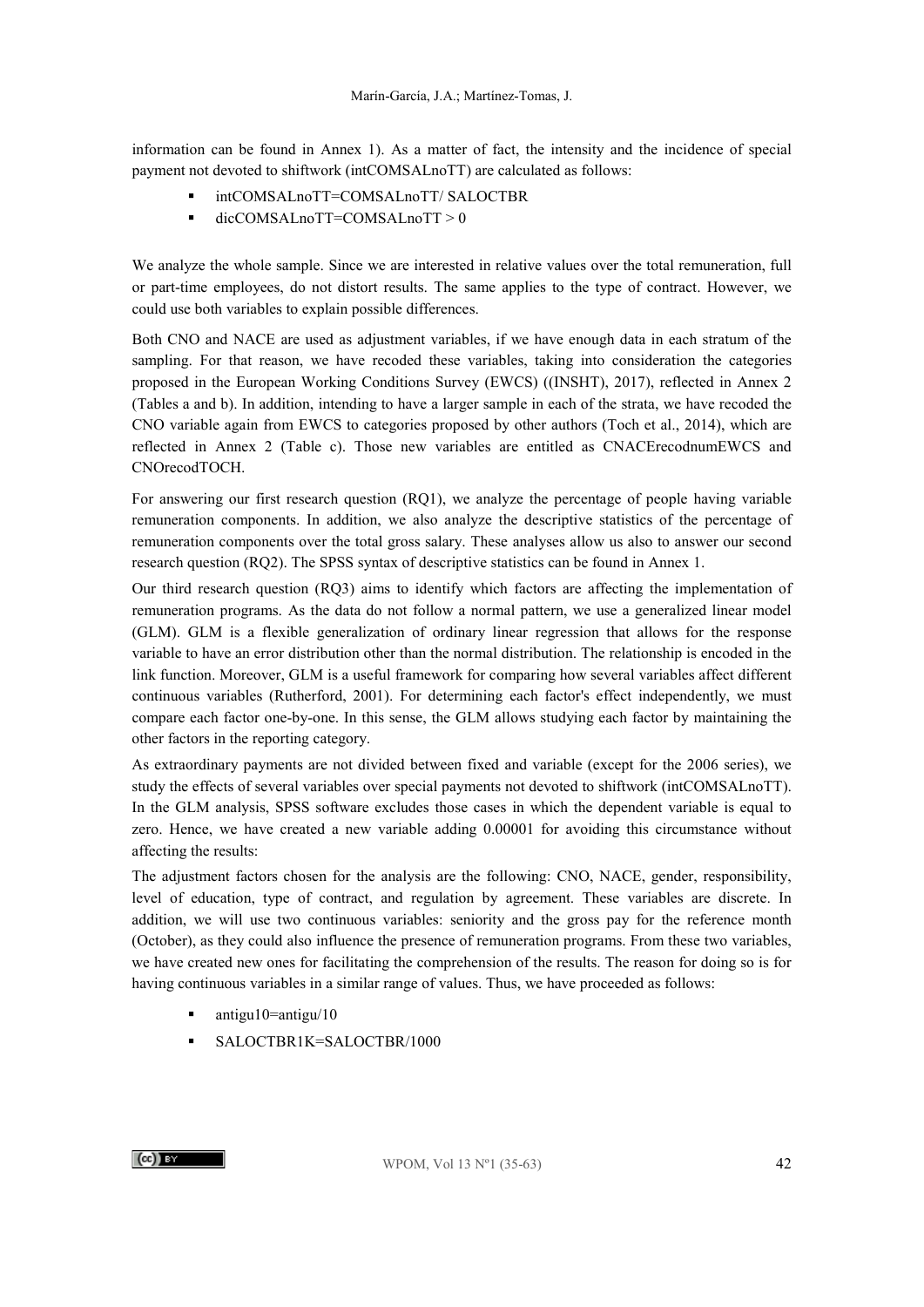We have used a Gamma distribution with a log link function. The GLM SPSS syntax can be found in Annex 4.

Our fourth research (RQ4) question aims to explore whether the implementation of remuneration programs in Spain is affected by economic cycles. In this sense, we compare the statistical results of three data waves (2006, 2010, 2014) which give a representative picture of very different economic situations in Spain.

#### **Results and discussion**

Concerning the incidence and the intensity of remuneration programs (RQ1), a comparative summary is shown in Table 2 (further information in Annex 5).

|                                                                                                                     | $\frac{0}{0}$<br>2006<br>of | $\frac{0}{0}$<br>2010<br>of | $\frac{0}{0}$<br>2014<br>of | $2006$ mean $\degree$ | $2010$ mean $\overline{6}$ | $2010$ mean $\frac{6}{3}$ |
|---------------------------------------------------------------------------------------------------------------------|-----------------------------|-----------------------------|-----------------------------|-----------------------|----------------------------|---------------------------|
|                                                                                                                     | people <sup>a</sup>         | people <sup>a</sup>         | people <sup>a</sup>         |                       |                            |                           |
| <b>SALBASE</b>                                                                                                      | 100.00                      | 100.00                      | 100.00                      | 73.52                 | 72.72                      | 73.94                     |
| <b>PHEXTRA</b>                                                                                                      | 6.61                        | 5.27                        | 3.97                        | 00.72                 | 00.59                      | 0.39                      |
| COMSAL                                                                                                              | 84.43                       | 80.31                       | 79.98                       | 25.76                 | 26.69                      | 25.68                     |
| COMSALTT                                                                                                            | 15.11                       | 15.81                       | 14.62                       | 01.56                 | 1.55                       | 1.37                      |
| COMSALnoTT                                                                                                          | 82.88                       | 79.08                       | 79.13                       | 24.20                 | 25.13                      | 24.31                     |
| <b>GEXTRA</b>                                                                                                       | 90.44                       | 76.08                       | 75.21                       | 14.69                 | 11.84                      | 11.45                     |
| <b>VESP</b>                                                                                                         | 11.48                       | 15.70                       | 20.99                       | 00.23                 | 0.28                       | 0.33                      |
| SALBASE: basic salary; PHEXTRA: earnings-related to overtime; COMSAL: total extraordinary monthly payments;         |                             |                             |                             |                       |                            |                           |
| COMSALTT: extraordinary payments related to shiftwork; COMSALnoTT: extraordinary payments not related to shiftwork; |                             |                             |                             |                       |                            |                           |
| GEXTRA: extraordinary annual bonuses (fixed and variable); VESP: payments in kind                                   |                             |                             |                             |                       |                            |                           |
| <sup>a</sup> Percentage of people having remuneration components                                                    |                             |                             |                             |                       |                            |                           |
| <sup>b</sup> intensity of the compensation components (% over the total salary)                                     |                             |                             |                             |                       |                            |                           |

**Table 2.- Comparative EES 2006-2014**

Regarding monthly payments, the most frequent components are bonuses not related to shiftwork (83% of the sampling in 2006; 79% in both 2010 and 2014). Next, fixed supplements related to shiftwork are placed. Overtime payments affect only a little part of the sample. Concerning the annual salary, extraordinary payments (including both fixed and variable amounts) stand out. Payments in kind are much smaller. Regarding the intensity, in the three series, basic salary is the central part of the wage, followed by bonuses not related to shiftwork, and extraordinary annual payments. Supplements related to shift work, overtime payments, and payment in kind represent an insignificant part of the total salary. In this sense, our results are consistent with prior evidence demonstrating the rigidity of the wage-setting mechanisms in Spain (Martínez Matute, 2016; Moral Arce & Maza Fernández, 2010).

In the 2010 and 2014 series, extra annual bonuses (GEXTRA) and special monthly payments (COMSAL) are not divided between fixed and variable bonuses (except for special payments for shift work), as they are in the 2006 series. For that reason, it is impossible to estimate which part of them is related to variable bonuses. However, as both the incidence and intensity of each variable are similar within the three series, we analyze the 2006 series in detail for estimating those percentages (Table 3).

 $(cc)$  BY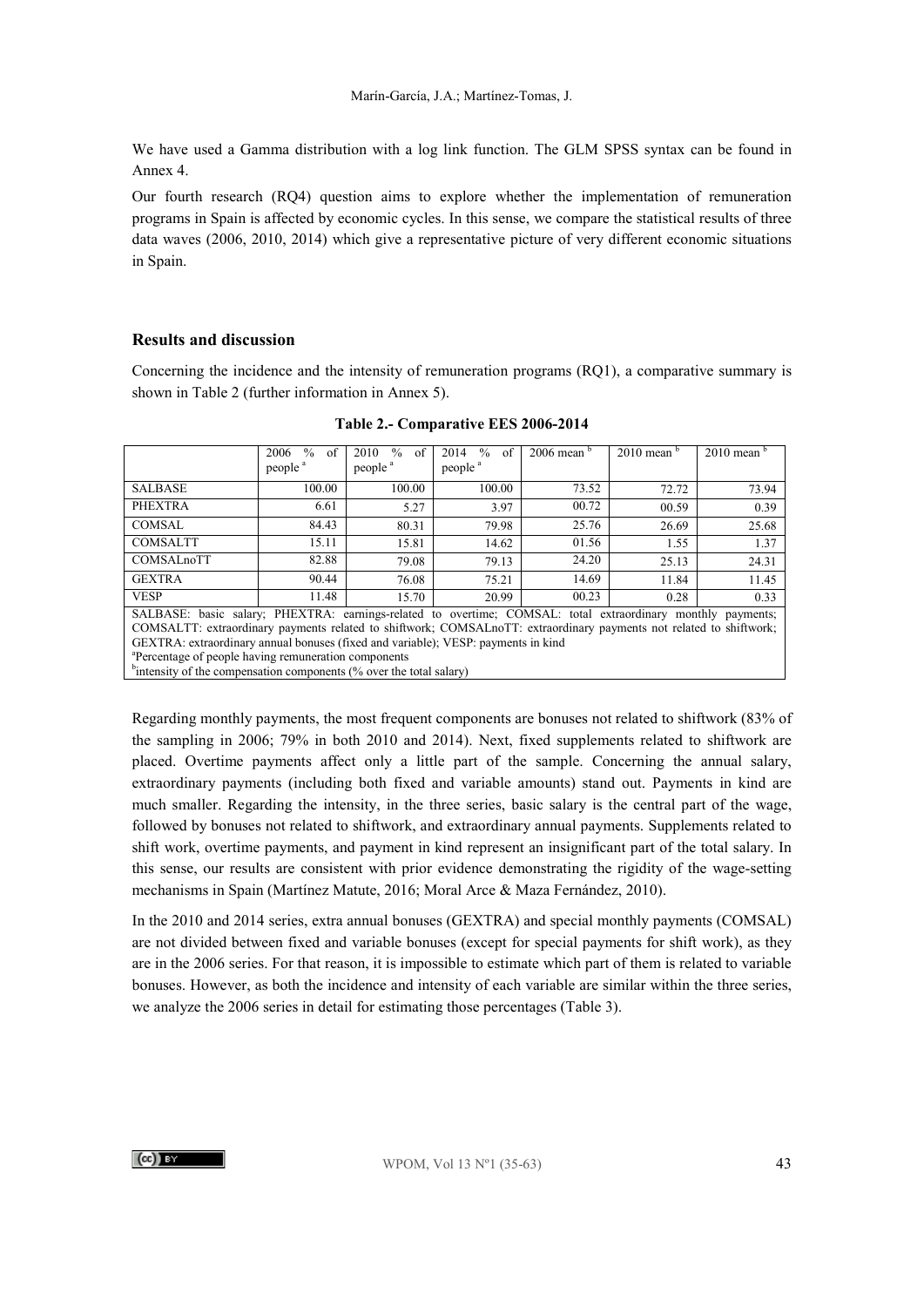|                                                                                                                                                                                                                                                                                                                                                                                                                                                                                                 | people <sup>a</sup> | Mean <sup>b</sup> |
|-------------------------------------------------------------------------------------------------------------------------------------------------------------------------------------------------------------------------------------------------------------------------------------------------------------------------------------------------------------------------------------------------------------------------------------------------------------------------------------------------|---------------------|-------------------|
| <b>SALBASE</b>                                                                                                                                                                                                                                                                                                                                                                                                                                                                                  | 1.0000              | .7352             |
| <b>PHEXTRA</b>                                                                                                                                                                                                                                                                                                                                                                                                                                                                                  | .0661               | .0072             |
| COMSAL                                                                                                                                                                                                                                                                                                                                                                                                                                                                                          | .8443               | .2576             |
| $\blacksquare$ COMSALTT                                                                                                                                                                                                                                                                                                                                                                                                                                                                         | .1511               | .0156             |
| $\blacksquare$ COMSALV                                                                                                                                                                                                                                                                                                                                                                                                                                                                          | .2869               | .0557             |
| $\blacksquare$ COMSAL ot FIJ                                                                                                                                                                                                                                                                                                                                                                                                                                                                    | .7469               | .1863             |
| COMSALnoTT                                                                                                                                                                                                                                                                                                                                                                                                                                                                                      | .8288               | .2420             |
| <b>GEXTRA</b>                                                                                                                                                                                                                                                                                                                                                                                                                                                                                   | .9044               | .1469             |
| $\blacksquare$ PEXTRAAF                                                                                                                                                                                                                                                                                                                                                                                                                                                                         | .8925               | .1291             |
| <b>PEXTRAAV</b>                                                                                                                                                                                                                                                                                                                                                                                                                                                                                 | .2114               | .0178             |
| <b>VESP</b>                                                                                                                                                                                                                                                                                                                                                                                                                                                                                     | .1148               | .0023             |
| SALBASE: basic salary; PHEXTRA: earnings related to overtime; COMSAL: total extraordinary monthly payments;<br>COMSALTT: extraordinary payments related to shiftwork; COMSALV: Variable supplements; COMSALotFIJ: fixed<br>bonuses not related to shiftwork; COMSALnoTT: extraordinary payments not related to shiftwork; GEXTRA:<br>extraordinary annual bonuses; PEXTRAAF; extraordinary annual bonuses (fixed); PEXTRAAV: extraordinary annual<br>bonuses (variable); VESP: payments in kind |                     |                   |

a Parts per unit of people having remuneration components

<sup>b</sup>intensity of the compensation components (parts per unit over the total salary)

Concerning monthly payments, in the EES2006, variable supplements affect 29% of the sample. Regarding the annual salary, periodic fixed bonuses stand out, and variable bonuses affect only 21% of the sample. Concerning the intensity, both monthly variable bonuses and extraordinary variable payments represent only 5.5% and 1.8%, respectively, over the total salary. These results confirm the low incidence of variable remuneration in the 2006 survey. This fact allows us to answer RQ1: the low incidence of variable remuneration programs in the 2006 survey might be the cause of not having disaggregated variables in the 2010 and subsequent series. An explanation for the low incidence of variable remuneration could be twofold. On the one hand, some authors point out that extrinsic factors such as economic rewards usually lead to a focus on short-term gains, whereas intrinsic motivation is usually linked with an employee's long-term commitment (Schimansky, 2014). In the same vein, other authors consider that commitment is related more strongly to internal sources of motivation (Beltrán-Martín & Bou-Llusar, 2018). Therefore, external motivation-enhancing practices, such as variable remuneration, could be considered minor issues. On the other hand, the rigidity of the Spanish collective bargaining system prevents wages from being adapted to the specific conditions of each company and leads to the homogenization of wages (Martínez Matute, 2016).

RQ3 focuses on identifying which conditions (company or personal factors) are associated with greater use of bonuses not related to shiftwork. In Table 4, we present the categorical variable information concerning the three datasets. As we can see, the employment conditions are different in 2006 with respect to 2010 and 2014 (Marin-Garcia et al., 2020). We also present information concerning continuous variables of the three series (Annex 2: Table d (2006), Table e (2010), and Table f (2014)).

 $\left(\mathrm{cc}\right)$  BY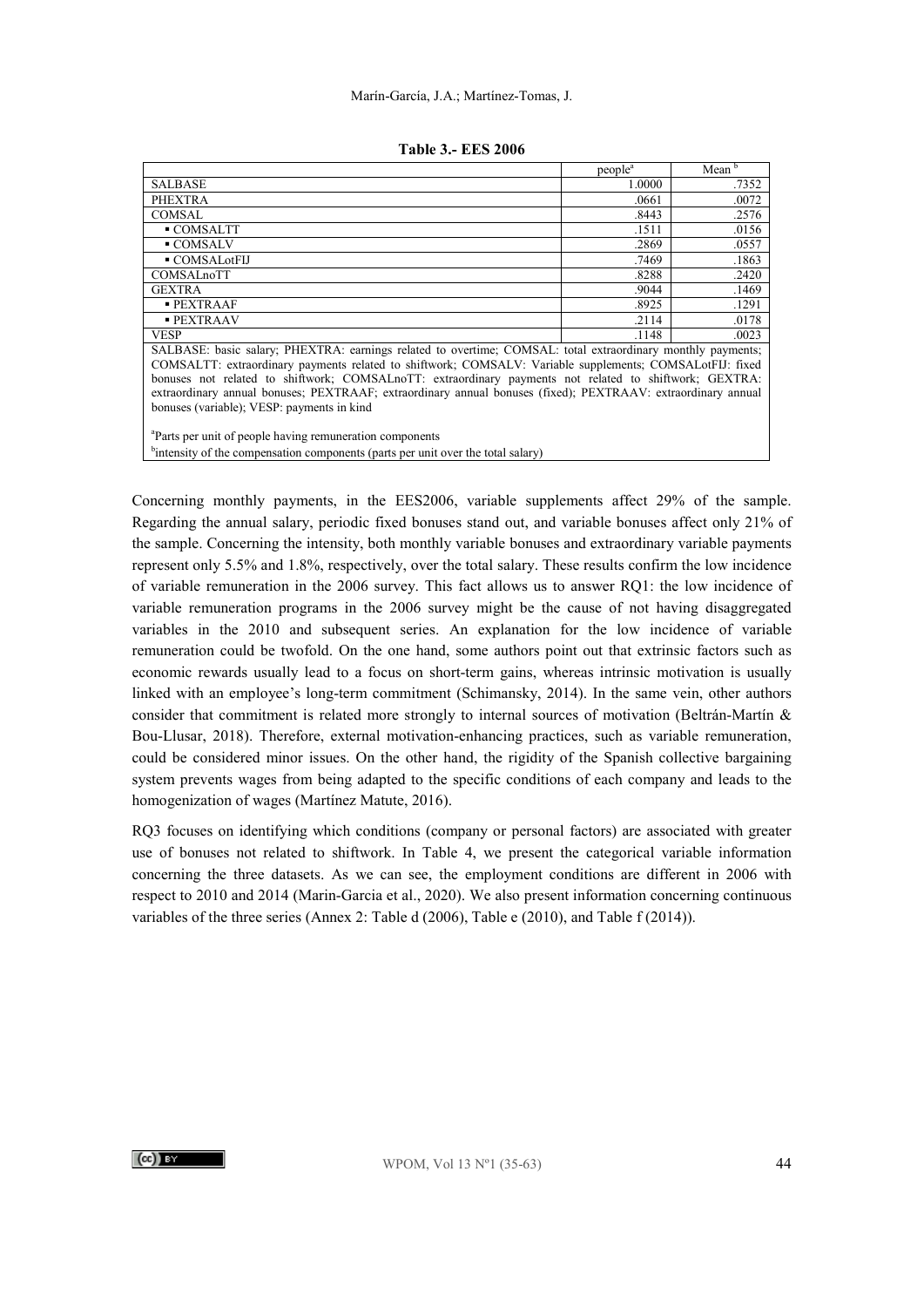| Variable                                |                                                                                                                                                                                                                         | <b>EES 2006</b>       |                       | <b>EES 2010</b> |         | <b>EES 2014</b> |         |  |
|-----------------------------------------|-------------------------------------------------------------------------------------------------------------------------------------------------------------------------------------------------------------------------|-----------------------|-----------------------|-----------------|---------|-----------------|---------|--|
|                                         |                                                                                                                                                                                                                         | N                     | Percent               | N               | Percent | N               | Percent |  |
| SEXOdic                                 | 0 man                                                                                                                                                                                                                   | 143644                | 61.1%                 | 123657          | 57.0%   | 119872          | 57.3%   |  |
|                                         | woman                                                                                                                                                                                                                   | 91628                 | 38.9%                 | 93112           | 43.0%   | 89490           | 42.7%   |  |
| (Gender)                                | Total                                                                                                                                                                                                                   | 235272                | 100.0%                | 216769          | 100.0%  | 209362          | 100.0%  |  |
| <b>RESPONSA</b>                         | 1 yes                                                                                                                                                                                                                   | 43674                 | 18.6%                 | 175804          | 81.1%   | 175437          | 83.8%   |  |
|                                         | 0 no                                                                                                                                                                                                                    | 191598                | 81.4%                 | 40965           | 18.9%   | 33925           | 16.2%   |  |
| (Supervising position)                  | Total                                                                                                                                                                                                                   | 235272                | 100.0%                | 216769          | 100.0%  | 209362          | 100.0%  |  |
| <b>TIPOCON</b>                          | 1 full-time                                                                                                                                                                                                             | 172649                | 73.4%                 | 167416          | 77.2%   | 166393          | 79.5%   |  |
|                                         | 2 part-tim                                                                                                                                                                                                              | 62623                 | 26.6%                 | 49353           | 22.8%   | 42969           | 20.5%   |  |
| (Type of employment<br>contract)        | Total                                                                                                                                                                                                                   | 235272                | 100.0%                | 216769          | 100.0%  | 209362          | 100.0%  |  |
|                                         | 2 Industry                                                                                                                                                                                                              | 90839                 | 38.6%                 | 60877           | 28.1%   | 59222           | 28.3%   |  |
|                                         | 3 Construction                                                                                                                                                                                                          | 18304                 | 7.8%                  | 14167           | 6.5%    | 12900           | 6.2%    |  |
|                                         | 4 Trade and hospitality                                                                                                                                                                                                 | 34781                 | 14.8%                 | 25050           | 11.6%   | 24764           | 11.8%   |  |
|                                         | 5 Transportation                                                                                                                                                                                                        | 14535                 | 6.2%                  | 11445           | 5.3%    | 10891           | 5.2%    |  |
| CNACErecodnumEWCS                       | 6 Administrative.<br>auxiliar and financial<br>activities                                                                                                                                                               | 11047                 | 4.7%                  | 11286           | 5.2%    | 10764           | 5.1%    |  |
| (Economic activity<br>$6^{\circ}$ EWCS) | 7 Public administration<br>and defense                                                                                                                                                                                  | *No data<br>available | *No data<br>available | 10018           | 4.6%    | 9454            | 4.5%    |  |
|                                         | 8 Education                                                                                                                                                                                                             | 12363                 | 5.3%                  | 6747            | 3.1%    | 6969            | 3.3%    |  |
|                                         | 9 Healthcare                                                                                                                                                                                                            | 16976                 | 7.2%                  | 18106           | 8.4%    | 17200           | 8.2%    |  |
|                                         | 0 Other services                                                                                                                                                                                                        | 36427                 | 15.5%                 | 59073           | 27.3%   | 57198           | 27.3%   |  |
|                                         | Total                                                                                                                                                                                                                   | 235272                | 100.0%                | 216769          | 100.0%  | 209362          | 100.0%  |  |
|                                         | 1 I Higher Controllers                                                                                                                                                                                                  | 6307                  | 2.7%                  | 7389            | 3.4%    | 6997            | 3.3%    |  |
|                                         | 2 II Lower controllers                                                                                                                                                                                                  | 25206                 | 10.7%                 | 34902           | 16.1%   | 36217           | 17.3%   |  |
| CNOrecodTOCH                            | 3 III Routine non-<br>manual employees                                                                                                                                                                                  | 90062                 | 38.3%                 | 99357           | 45.8%   | 94775           | 45.3%   |  |
| (Occupation according to workers        | 5 V Skilled manual                                                                                                                                                                                                      | 80584                 | 34.3%                 | 50242           | 23.2%   | 49342           | 23.6%   |  |
| NCO)                                    | 6 VI Semi and unskilled<br>manual workers                                                                                                                                                                               | 33113                 | 14.1%                 | 24879           | 11.5%   | 22031           | 10.5%   |  |
|                                         | Total                                                                                                                                                                                                                   | 235272                | 100.0%                | 216769          | 100.0%  | 209362          | 100.0%  |  |
| REGULACION3k                            | 1 National collective<br>agreement                                                                                                                                                                                      | 86502                 | 36.8%                 | 64598           | 29.8%   | 62736           | 30.0%   |  |
|                                         | 2 Sectoral or regional                                                                                                                                                                                                  | 102870                | 43.7%                 | 77045           | 35.5%   | 74985           | 35.8%   |  |
| (Type of collective wage                | agreements                                                                                                                                                                                                              |                       |                       |                 |         |                 |         |  |
| bargaining)                             | 3 Company agreements                                                                                                                                                                                                    | 45900                 | 19.5%                 | 75126           | 34.7%   | 71641           | 34.2%   |  |
|                                         | Total                                                                                                                                                                                                                   | 235272                | 100.0%                | 216769          | 100.0%  | 209362          | 100.0%  |  |
| <b>ESTUrecodnum</b>                     | <b>Basic</b> studies                                                                                                                                                                                                    | 144478                | 61.4%                 | 115232          | 53.2%   | 128037          | 61.2%   |  |
|                                         | 2 Vocational training                                                                                                                                                                                                   | 38802                 | 16.5%                 | 41436           | 19.1%   | 19170           | 9.2%    |  |
|                                         | 3 University                                                                                                                                                                                                            | 51992                 | 22.1%                 | 60101           | 27.7%   | 62155           | 29.7%   |  |
| (Level of education)                    | Total                                                                                                                                                                                                                   | 235272                | 100.0%                | 216769          | 100.0%  | 209362          | 100.0%  |  |
|                                         | SEXOdic: gender; RESPONSA: supervising position; TIPOCON: type of employment contract; CNACErecodnumEWCS:<br>economic activity (EWCS): CNOrecodTOCH: occupation according to NCO; REGULACION3k: type of collective wage |                       |                       |                 |         |                 |         |  |

| Table 4.- Categorical variable information EES 2006-2014 |  |  |  |
|----------------------------------------------------------|--|--|--|
|----------------------------------------------------------|--|--|--|

economic activity (EWCS); CNOrecodTOCH: occupation according to NCO; REGULACION3k: type of collective wage bargaining: ESTUrecodnum: level of education

As we stated in the methods section, we have used a generalized linear model. The dependent variable is the intensity of special payments not devoted to shiftwork. A comparative summary of results is presented in Table 5. Also, results are summarized in the chart given in Figure 1, which is found at the end of this section. More detailed information on the results can be found in Annex6.

 $(cc)$  by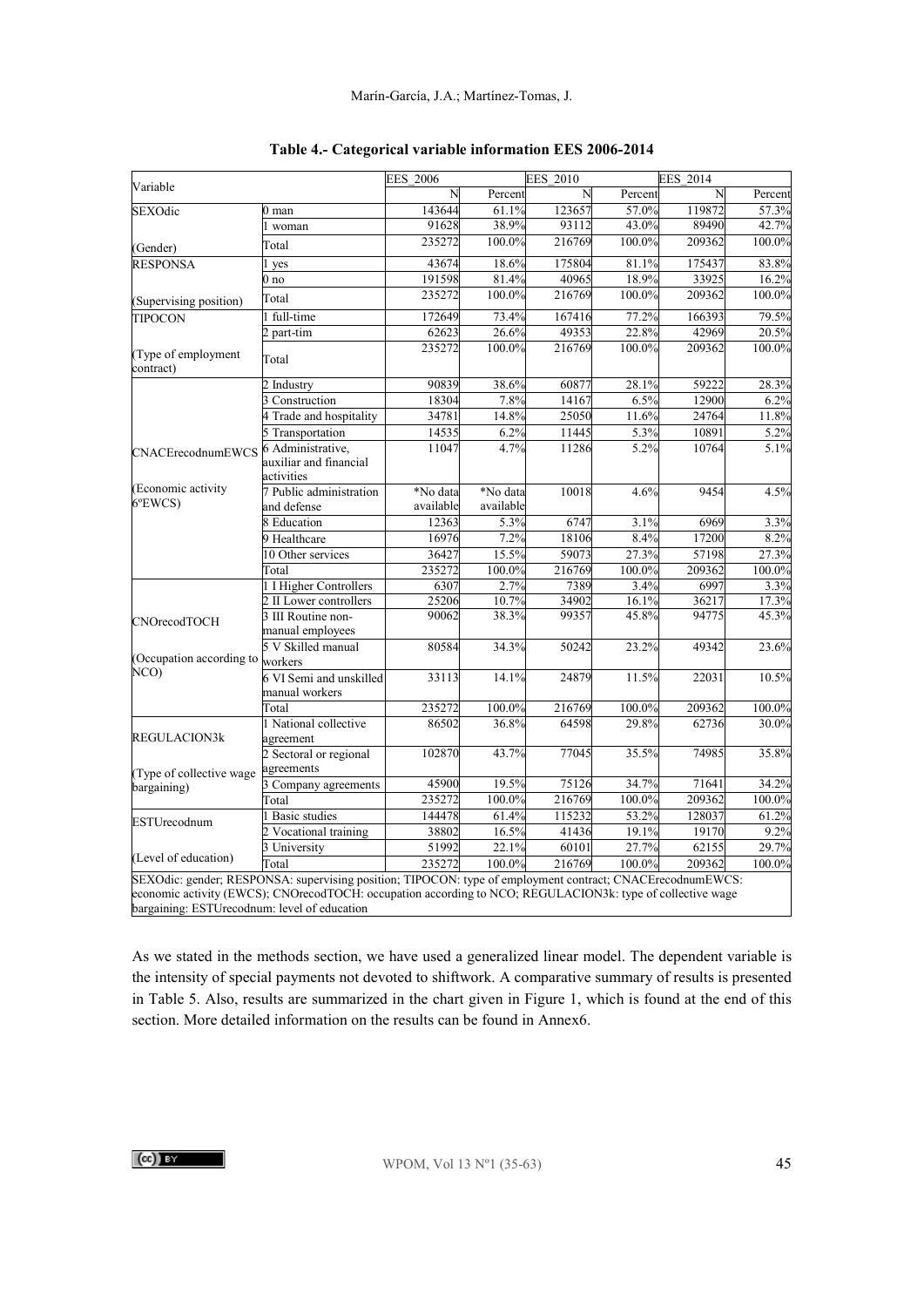| Parameter                     | Vaiable                                                       | 2006EES<br><b>EES</b>    | 2010EES | 2014   |
|-------------------------------|---------------------------------------------------------------|--------------------------|---------|--------|
|                               |                                                               | Exp(B)                   | Exp(B)  | Exp(B) |
| (Intercept)                   |                                                               | .097                     | .118    | .112   |
| SEXOdic=,00]                  | Man                                                           | 1.155                    | 1.148   | 1.127  |
| SEXOdic=1,00] cor             | Woman                                                         |                          |         |        |
| RESPONSA=01                   | Yes                                                           | 1.037                    | .945    | .946   |
| RESPONSA=1] cor               | No                                                            |                          |         |        |
| TIPOCON=1                     | Full-time                                                     | 1.031                    | 1.036   | 1.069  |
| TIPOCON=2] cor                | Part-time                                                     |                          |         |        |
| [CNACErecodnumEWCS=2,00]      | Industry                                                      | 1.008                    | 1.051   | 1.052  |
| [CNACErecodnumEWCS=3,00]      | Construction                                                  | 1.304                    | 1.366   | 1.308  |
| [CNACErecodnumEWCS=4,00]      | Trade and hospitality                                         | .932                     | .910    | .927   |
| [CNACErecodnumEWCS=5,00]      | Transportation                                                | 1.159                    | 1.338   | 1.258  |
| [CNACErecodnumEWCS=6,00]      | Administrative,<br>auxiliar<br>financial<br>and<br>activities | 1.086                    | 1.035   | 1.053  |
| [CNACErecodnumEWCS=7,00]      | Public administration and defense                             | Not<br>available<br>data | 1.769   | 1.852  |
| [CNACErecodnumEWCS=8,00]      | Education                                                     | 1.279                    | 1.472   | 1.456  |
| [CNACErecodnumEWCS=9,00]      | Healthcare                                                    | 1.322                    | 1.291   | 1.341  |
| [CNACErecodnumEWCS=10,00] cor | Other services                                                |                          |         | 1      |
| CNOrecodTOCH=1,00]            | <b>Higher Controllers</b>                                     | .820                     | .835    | .857   |
| CNOrecodTOCH=2.001            | II Lower controllers                                          | .948                     | .976    | .978   |
| CNOrecodTOCH=3,00]            | III Routine non-manual employees                              | 1.043                    | 1.021   | .975   |
| CNOrecodTOCH=5,00]            | V Skilled manual workers                                      | 1.047                    | .984    | .967   |
| CNOrecodTOCH=6,00] cor        | VI Semi and unskilled manual workers                          |                          |         |        |
| [REGULACION3k=1]              | National collective agreement                                 | .968                     | .910    | .930   |
| [REGULACION3k=2]              | Sectoral or regional agreements                               | 1.037                    | .954    | .952   |
| REGULACION3k=3] cor           | Company agreements                                            |                          |         |        |
| ESTUrecodnum=1.001            | <b>Basic studies</b>                                          | 1.048                    | 1.003   | 1.034  |
| ESTUrecodnum=2,00]            | Vocational training                                           | 1.016                    | .983    | 1.040  |
| ESTUrecodnum=3,00] cor        | University                                                    |                          |         |        |
| antigu10                      | antigu10                                                      | 1.122                    | 1.144   | 1.140  |
| <b>SALOCTBR1K</b>             | SALOCTBR1K                                                    | 1.400                    | 1.264   | 1.248  |
| cor: category of reference    |                                                               |                          |         |        |

**Table 5.- Intensity of special payments not devoted to shiftwork. Comparative EES 2006-2014**

In Table 5, Exp(B) is interpretable as a multiplicative factor that increases the analyzed categories regarding the reference category. For expressing the result as a percentage, we need to apply the following transformation:  $[Exp(B) - 1]$  \*100. Also, the intercept is the mean of the dependent variable when the explanatory variables take the reference category, and the covariate is equal to 0. Our covariate units are either ten years of seniority or 1000 euros of gross pay for the reference month. For each covariate unit, Exp(B) is multiplied by the intercept. As a matter of fact, in the 2014 series, we could select one case placed in all the reference categories (woman without responsibility, temporary contract, company agreement, the higher level of education, NACE = 10, and CNO = 6), earning 1000 euros of gross salary, and ten years of length of service. In this case, the intensity of special payments not devoted to shiftwork (the dependent variable), is expected to be about 16%, according to the following calculation:

Exp(B) intercept \* Exp(B) antigu10 \* Exp(B) SALACTBR1K  $(0.112 * 1.14 * 1.248 = 0.159)$ 

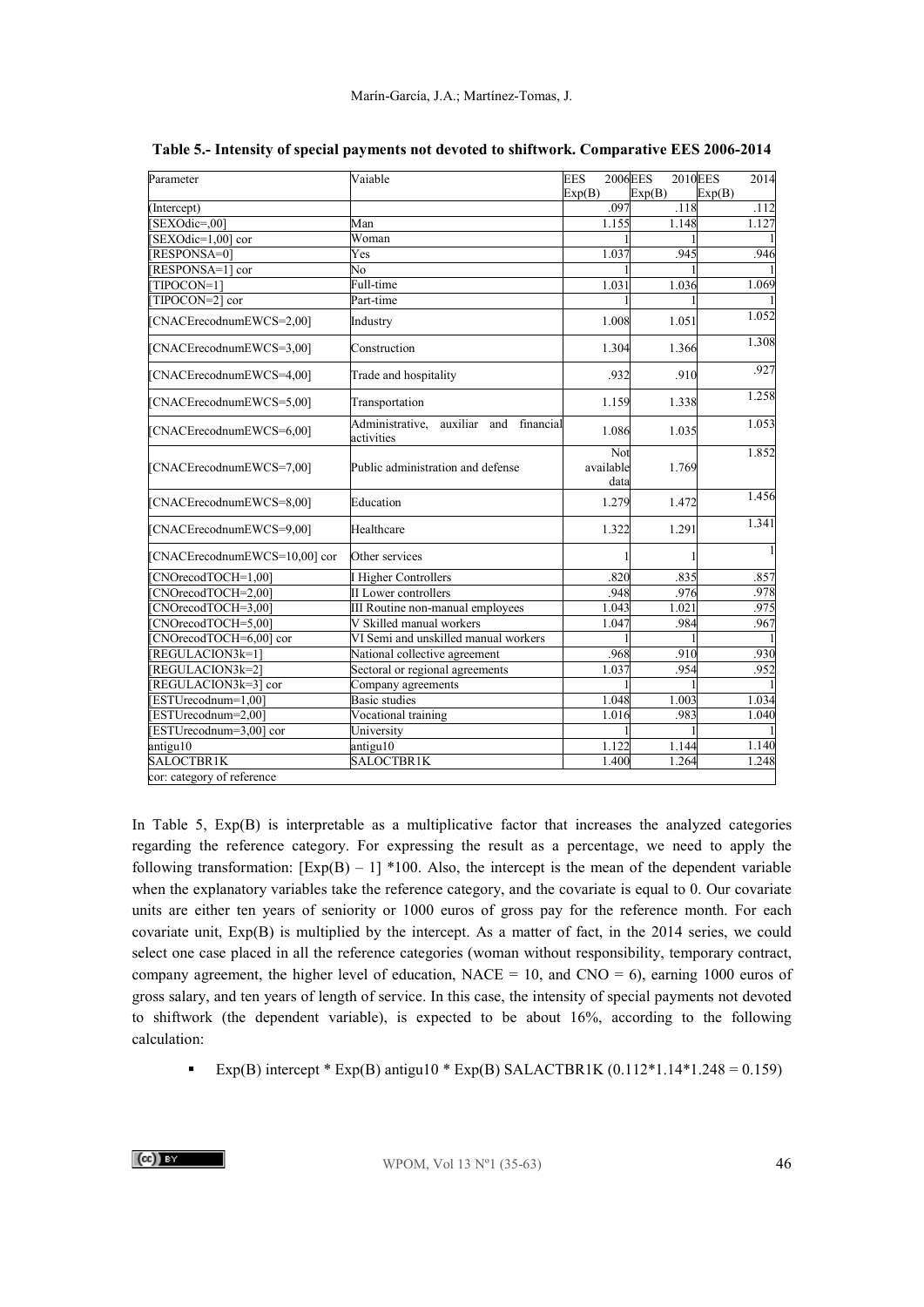In the same way, if we select the same case but substituting the reference NACE (NACE=10) for another category (e.g., NACE = 7), the intensity would be  $0.159*1.852 = 0.294$ . That is to say, the intensity of special payments not devoted to shiftwork, in this case, will be expected to be about 29% (an increase of 85% regarding the NACE reference category (15.9%).

Taking all the above into consideration, we can compare each factor one-by-one, but always keeping the other factors in the reference categories. Thus, in Table 5 we can observe that the intensity of special payments not devoted to shiftwork is slightly higher in men than in women, although, throughout the three series, the difference has narrowed gradually. However, these differences are not relevant. As a matter of fact, in 2014, the intensity of special payments not devoted to shiftwork in the case of a woman placed in all the reference categories is expected to be 15.9%. Selecting the same situation, but replacing a woman for a man, we expect the intensity of those payments to be 18% (an increase of 12.7% regarding the gender reference category). Thus, in terms of gross earnings, differences are not relevant enough.

Concerning the responsibility within the organization, the intensity is a little high in people who occupy positions with responsibility in the 2010 and 2014 series, while in 2006 the opposite is found. In this sense, some investigations point out that the wage premium to supervision, usually associated with middle management, represents a fixed component, although middle managers are paid differently for the same task according to the context where they work (Leonida et al., 2020). The type of contract has no relevance, although the intensity is more considerable in permanent than in temporary workers. As in the case of gender, in terms of gross earnings associated with special payments, both responsibility and the type of contract are far from being relevant. Yet again, the lack of flexibility in the Spanish labor market affects to a greater extend temporary workers due to the higher redundancy costs of permanent workers (Sanromá i Meléndez, 2012). This fact reinforces the assumption of the high rigidity in the Spanish labor market.

Concerning wage bargaining, company agreements tend to have more considerable advantages on the national collective agreement. As a result, both the incidence and the intensity of salary supplements seem to be higher when employment relationships are regulated by company or workplace agreements. In this sense, some authors point out that decentralized collective bargaining reduces real wage rigidity (Martínez Matute, 2016; Messina et al., 2010). This makes sense since any agreement can never be disadvantageous compared to the one established by law. Therefore, we could affirm that workers can influence salary improvement somehow. In the Spanish system, however, the coverage of collective bargaining is very high (between 75% and 80%), in contrast with the unionization rate (about 15%) (Díez Catalán & Villanueva, 2014; Martínez Matute, 2016). Moreover, the most common level of sectoral bargaining is the province, which often fails to adapt wages to. In this sense, the interests of bargaining are usually more oriented towards avoiding inequalities between workers than in adapting them to specifics situations of each company or worker (Martínez Matute, 2016).

The level of education does not appear to be significant. We observe that the higher level of studies is not indicative of increasing the intensity of salary supplements. In fact, people with basic studies tend to have greater intensity than people with intermediate or higher education. Similarly, the intensity is not affected by the occupation (CNO). The CNO classification chosen for our analyses is strongly associated with the level of education. Therefore, it makes sense that both factors influence the intensity of special payments in a similar way. Again, the high wage-rigidity in the Spanish context promotes the absence of variable remuneration systems. A higher level of education, however, seems to be related to job security (Sanromá i Meléndez, 2012).

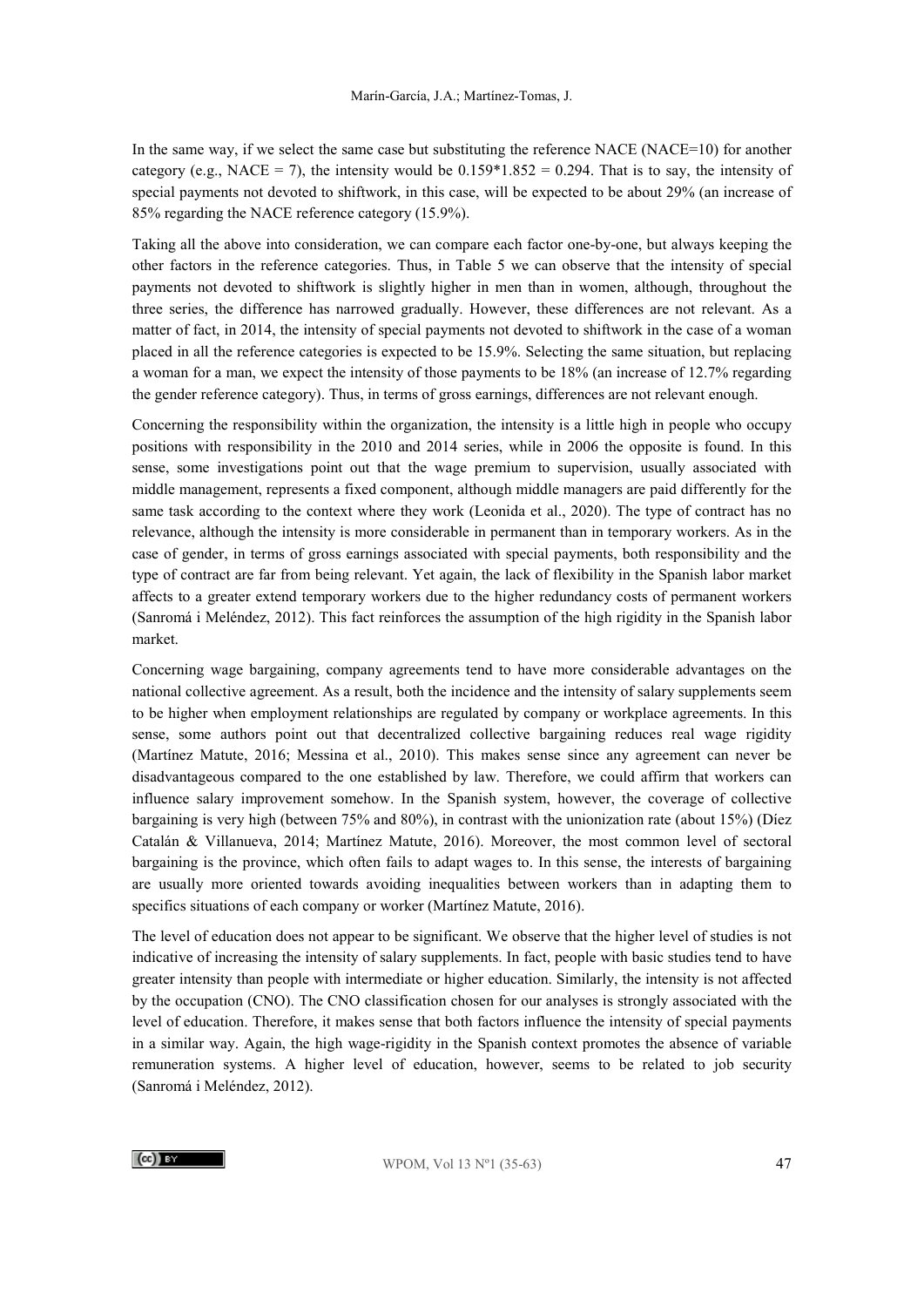Concerning the economic activity (NACE), some activities are likely to affect the intensity with regard to the reference category, such as education , healthcare, construction, or transportation. Those activities are related either to public healthcare or education system or to activities in which special payments for shift work, danger, toxicity, or physical arduousness are very common. However, public administration and defense stand out (NACE=7), and we observe a more significant influence over the intensity. Thus, the intensity of special payments not devoted to shiftwork in a case placed in all the reference categories (including NACE=10) is expected to be 15.9% in 2014, and 17.1% in 2010. Selecting the same case, but replacing NACE=10 for NACE=7, we expect the intensity of those payments to be about 30% in both 2010 and 2014. These make sense since Spanish public employees usually have several supplements in their salary structure, as their basic salary is usually low. As a matter of fact, military personnel have specific supplements related to position or destination, extraordinary services, among others. Many public employees also have a salary bonus based on performance or productivity. Our results are consistent with prior research demonstrating the existence of wage premium associated with working in the public sector (Antón & de Bustillo, 2015; Hospido & Moral-Benito, 2016; Ramos et al., 2014).

Finally, we observe that both seniority and gross pay for the reference month affect the intensity. The seniority effect is similar within the three data series. In the case of gross salary, in the 2006 series, the effect is bigger than in the 2010 and 2014 series. Therefore, if the length of service and the gross salary is higher, the intensity of special payments not devoted to shiftwork is likely to represent a bigger percentage over the total salary. As a matter of fact, in the 2014 series, the intensity of the dependent variable will increase by 24% for every 1000 euros of gross salary. Our results are consistent with prior investigation pointing out the existence of larger premiums for highly paid workers (Card  $\&$  De La Rica, 2006). In the same vein, other authors argue that the remuneration of top executives is dominated by the variable component, and therefore the intensity of special payments is higher for those who have higher payments (Greckhamer, 2016; Leonida et al., 2020). In this sense, stock options have increased their popularity over the past few decades (Wright & Kehoe, 2008).

All the commented above is summarized graphically in Figure 1. This graph allows us to observe which variables are likely to affect to a larger extend the intensity of special payments not devoted to shiftwork. Also, in this graph, we can compare all the variables covered in the study by using the confidence interval of the Exp(B) value. Hence, if the values of the three series of data (2006-2014) are not overlapped, it means that there are differences between the years under study. As a matter of fact, we can observe differences in some economic activities (NACE), such as education and transport, among others. Moreover, there are significant differences in the effect of the gross salary (bigger difference in 2006 than in 2010 and 2014) and the effect of responsibility and wage bargaining. Concerning the CNO classification, we only observe differences in the skilled manual workers' category, also in 2006. Also, we can observe that the intercept was slightly low in 2006. That is to say, the intensity of special payments not devoted to shiftwork is lower under the same employment conditions in 2006 than in 2010 or 2014.

 $\left(\mathrm{cc}\right)$  BY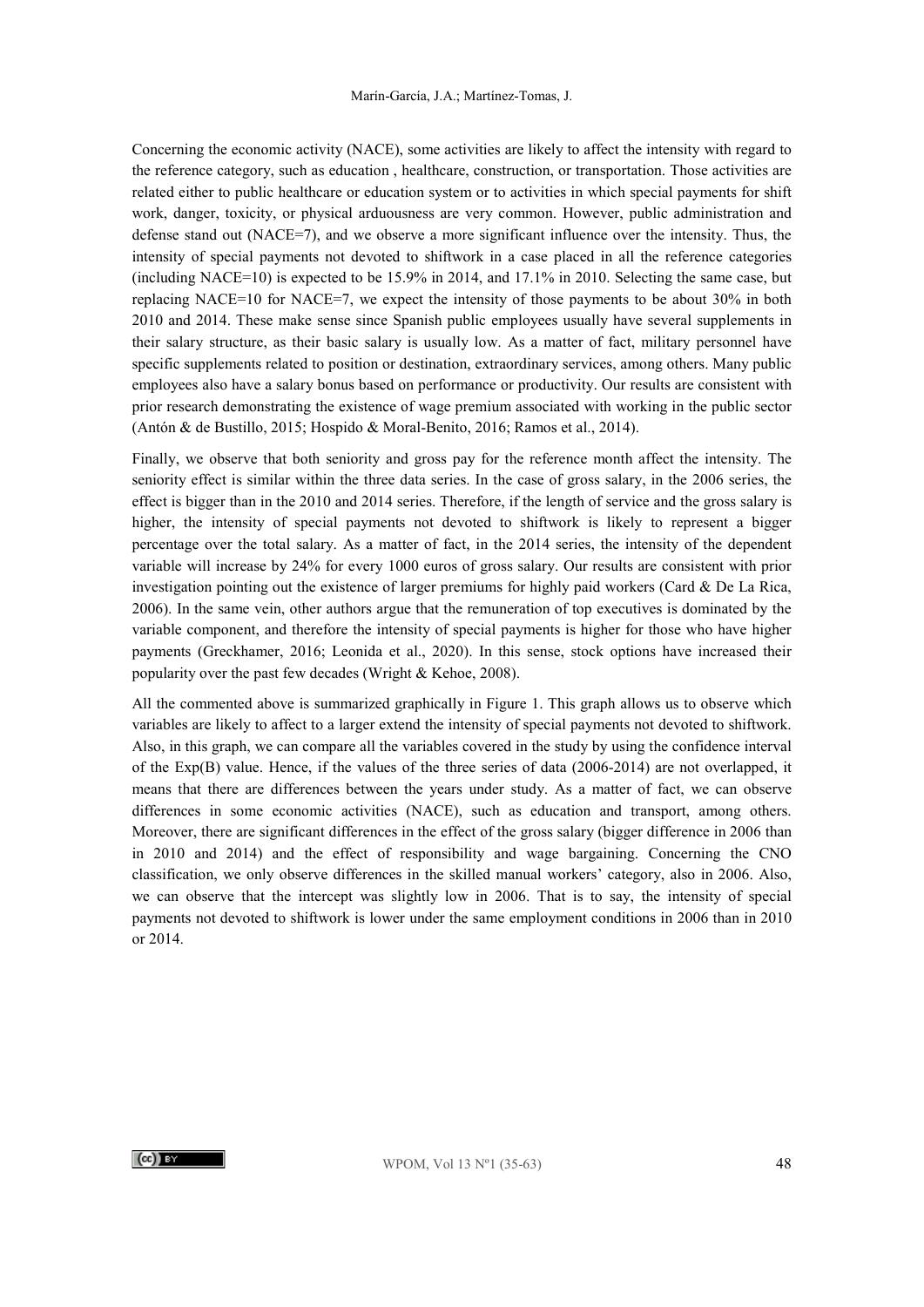

**Figure 1: Comparative ExpB EES 2006-2014**

RQ4 explores the influence of economic cycles on salary-based motivation programs. Again, we focus on the results presented in Table 2. Due to the cross-section nature of the data, Table 2 provides a picture at a specific point in time. Yet, it allows us to see that remuneration programs are not relevant. In this sense, we could easily suspect that economic cycles are not affecting remuneration programs, for the simple reason that they are not common in Spain. Despite this, minor changes can be noticed. The incidence of monthly supplements not related to shiftwork is lower in both 2010 and 2014 than in the 2006 survey. This also applies to extraordinary annual bonuses, in which we observe a relevant decrease. The intensity is similar in the monthly supplements, or even lower in the case of extraordinary annual payments. Hence, although those variables are not disaggregated by fixed and variable, we can assume that variable remuneration programs are not relevant in 2010 and 2014, as they were not in 2006. The incidence and intensity of overtime payments are slightly lower, whereas in the case of payment in kind is a little higher. Still, these components represent a small part of the total salary, as in 2006. The decrease of both the overtime payments and the extraordinary annual payments could be related to the financial crisis in 2008 and the subsequent reform of the Spanish labor market. Yet, we cannot appreciate greater differences between the series, which could be related to the salary structure rigidity and the low incidence of variable remuneration programs. In this sense, our results are consistent with prior evidence demonstrating that the Spanish labor market presents a high wage-rigidity and low wage-flexibility to face the economic shocks (Moral Arce & Maza Fernández, 2010; Sanromá i Meléndez, 2012). Also, since most of the salaries are regulated by collective agreements (Díez Catalán & Villanueva, 2014; Martínez Matute, 2016), we did not expect significant differences between the series. In fact, people who did not

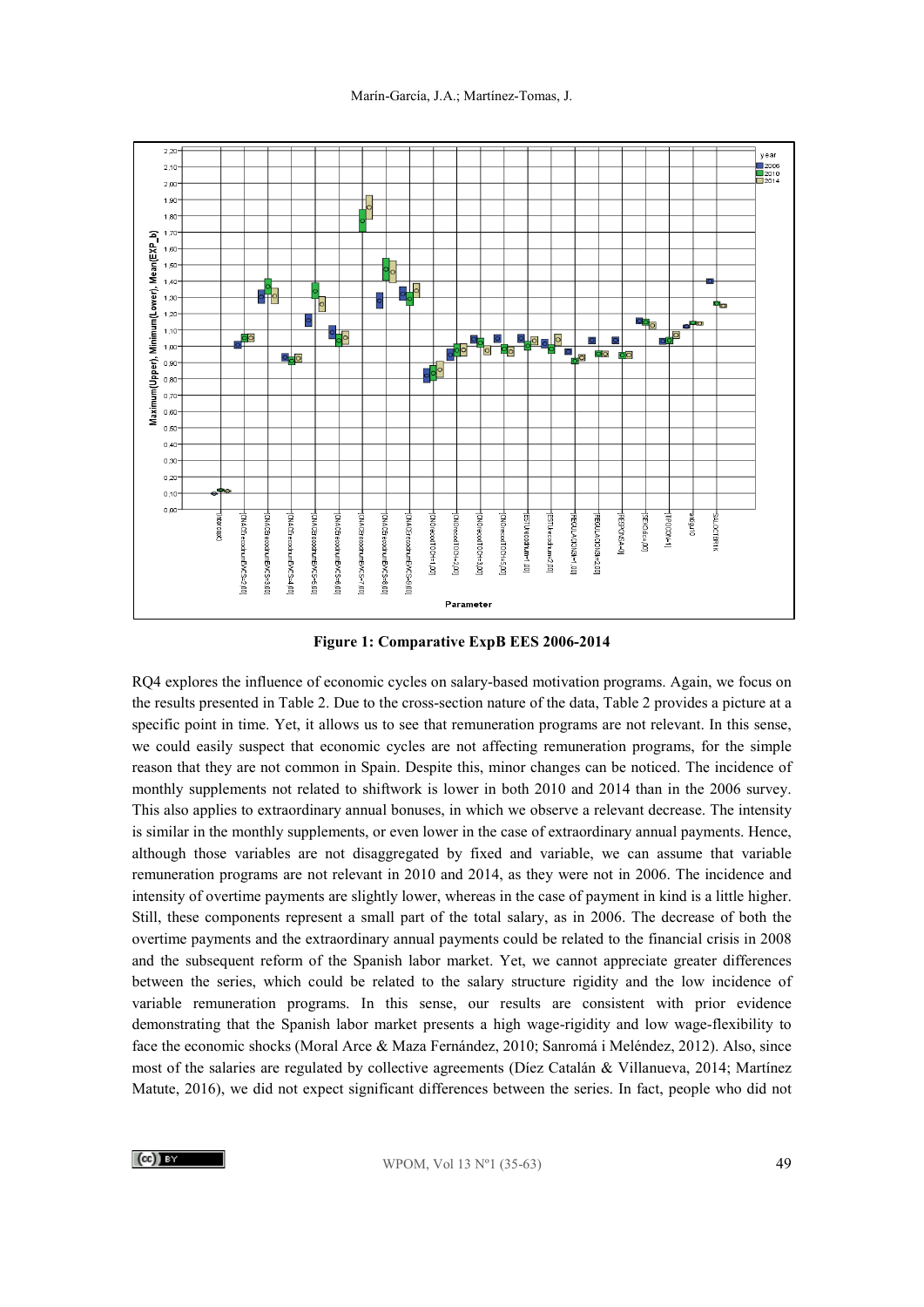lose their job because of the financial crisis may not have their salaries altered because of the rigid wage structure. In this sense, Spain leads the rate of companies whose response to the economic downturns is mainly based on the workforce adjustment, generating high volatility of the unemployment rate (Sanromá i Meléndez, 2012).

#### **Conclusions**

The purpose of our research was to assess extrinsic motivation within the Spanish HRM context. Specifically, we aimed to identify whether remuneration programs are relevant in the Spanish labor market. In the same vein, we also aimed to find out why the 2006 series reflects variable supplements related to performance, whereas they are not disaggregated in subsequent series. Likewise, we were also interested in detecting which are the factors (at company and personal level) that might affect the adoption of extrinsic motivation programs. Finally, we wanted to assess the incidence of the financial crisis in salary-based motivation programs.

The overall conclusion of our study is that both the incidence and the intensity of the remuneration programs related to extrinsic motivation in the Spanish context are low. Consequently, we can affirm that, within the AMO framework, the motivation section (M) is not likely to be related to variable remuneration. It seems that the salary structure in the Spanish context is mostly influenced by the current labor legislation. In this sense, the "equal pay for equal work" argument appears to be imposed in the Spanish context, and variable remuneration seems to be an exception to the rule. In fact, our results show that the basic salary is the central part of the monthly gross amount. Moreover, both fixed bonuses not related to shiftwork and annual extraordinary-fixed payments account for a considerable proportion of the salary. On the contrary, monthly, or annual variable payments have little incidence, whereas overtime payments and payments in kind represent an insignificant part of the total income. Concerning the intensity, this fact is further amplified, since variable supplements represent a marginal part of the salary. In the 2006 series, there were specific categories collecting data from both monthly variable bonuses and extraordinary variable payments. However, in subsequent series, those payments are not disaggregated. Our results show that in 2006 these categories were not relevant. In addition, we have not observed significant differences between the three series of data. Indeed, the incidence of monthly supplements not related to shiftwork and extraordinary annual bonuses is even lower in both 2010 and 2014 than in the 2006 series. Hence, we assume that INE considered not necessary to break down these categories into fixed and variables. In other words, we believe that remuneration programs are not relevant in 2010 and 2014, as they were not in the 2006 series. This issue links directly with another of our research questions. We were also interested in understanding the impact of the financial crisis on the salary structure. For that reason, we studied three different series of data: 2006, 2010, and 2014. Only the decrease of both the overtime payments and the extraordinary payments from 2006 to 2014 could be related to the financial crisis and the subsequent reform of the Spanish labor market. However, these differences are no relevant enough. This fact could be associated with the absence of flexibility in the salary structure and the strong presence of collective bargaining agreements, which causes the homogenization among the EES series. As we said before, we are concerned about the cross-sectional nature of the data. However, we are convinced that this analysis allows us to better understand the situation of remuneration programs in Spain. If the analysis had revealed large changes between waves, it might be the starting point of future



WPOM, Vol 13  $N^{\circ}1$  (35-63) 50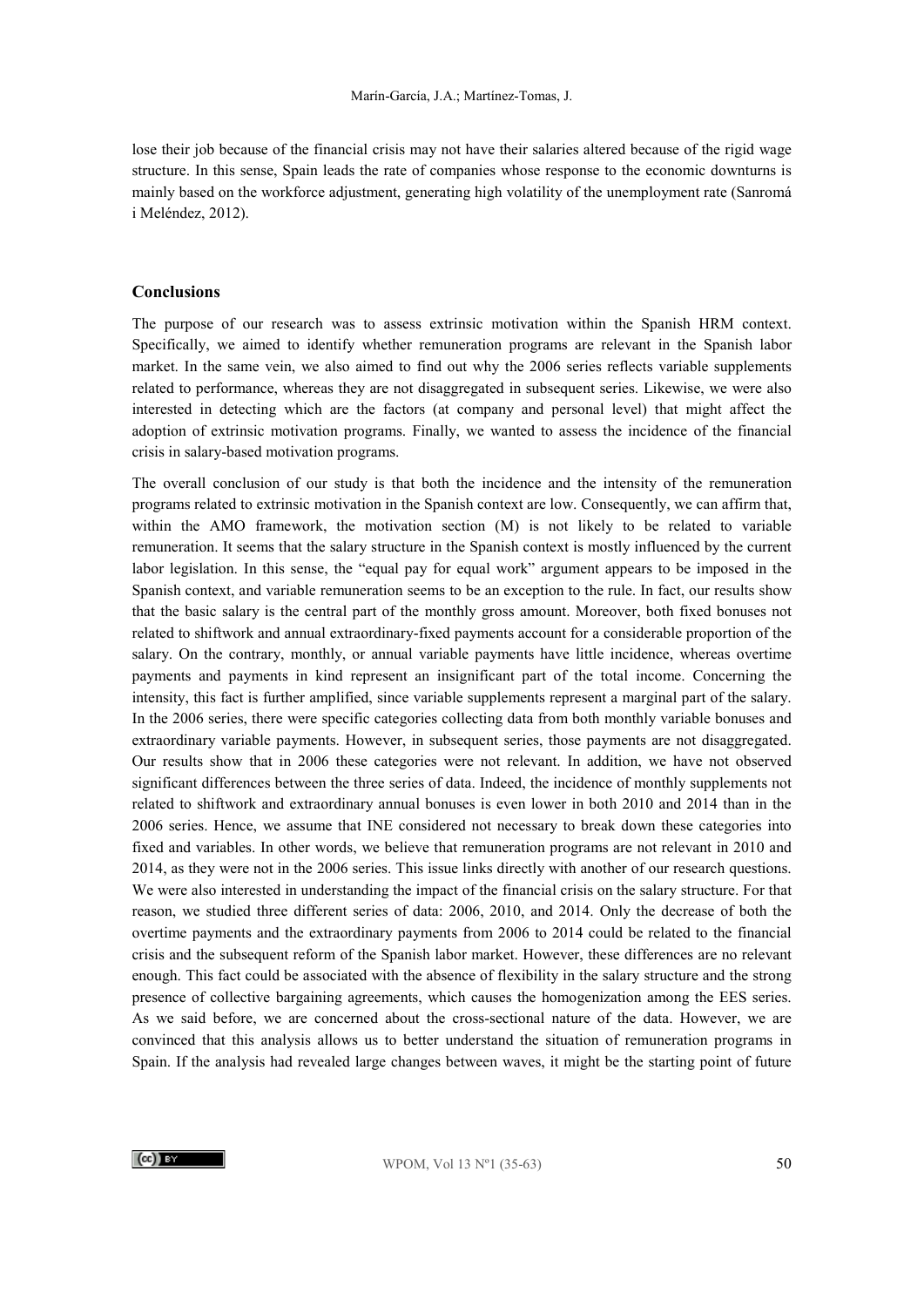research. On the contrary, as major changes have not been shown, we can conclude that these programs are not relevant in the Spanish context.

In the literature review section, we mentioned that many investigations deal with factors affecting salaries as a whole (total gross salary without dividing by retribution concepts). We considered that those factors could also affect the implementation of remuneration programs in the Spanish context. Therefore, we conducted a generalized linear model analysis for identifying how several factors influenced the intensity of special payments not devoted to shiftwork. Our results show that a few of the factors studied had a substantial effect on the intensity of the dependent variable. However, some aspects deserve to be mentioned. First, in the three series, we observe that intensity is slightly greater in men than in women, but this difference has been narrowed gradually. Our investigation only focuses on the incidence and the intensity of remuneration programs, but maybe this trend could be related to gender equality policies carried out during the last years. Second, although differences are minimal, the intensity tends to be greater in jobs with responsibility (except for 2006 series), and in permanent contracts than in temporary ones. Neither the level of education nor the occupation appear to be significant. Third, both the incidence and the intensity of salary supplements are greater when employment relationships are regulated by company or workplace agreements than when this is done by national or regional ones. This is a good example of how HRM can positively affect job conditions. In future research, it would be interesting to group both company and work center agreements, because these agreements are created with similar procedures, and they have similar effects over the salary components. Fourth, concerning economic activities, some of them are likely to affect the intensity. The most significant differences are shown in public administration and defense. These differences make sense since public employees usually have several supplements in their salary structure. In future research, however, it would be interesting to find out how these supplements are measured or if they are somehow fixed supplements without regard to job performance. Other activities such as education, healthcare, construction, and transportation are likely to affect the intensity, although to a lesser extent. Finally, both seniority and the amount of gross pay for the reference month affect the intensity. Consequently, if the length of service and the gross salary is higher, the intensity of special payments not devoted to shiftwork is likely to represent a bigger percentage over the total salary.

Concerning the contributions of this research, we consider that it is interesting both at an academic and a professional level. We assess whether remuneration programs are relevant in the Spanish context to be considered in research models. We have also clarified several issues related to the salary structure composition in Spain. As a matter of fact, we have revealed that remuneration programs related to extrinsic motivation are not being widely used in the Spanish context. This fact is relevant since many studies point out that employee involvement is essential for the success of the organizations in the current context. On these grounds, we must ask ourselves several questions. Are extrinsic motivation programs being used in Spain? If so, how are they implemented? Does the current regulation prevent the use of these programs? Should it be more flexible for enhancing business performance? Further studies could be devoted to answering these questions.

We consider that the EES is a quality source that allows us to explore our research questions. Moreover, the sample is wide-ranging and highly representative of the population. However, the main limitation of the study is that EES is an omnibus survey with specific questions on which we cannot intervene. In this sense, many economic participation programs are grouped into a single category within the survey, which

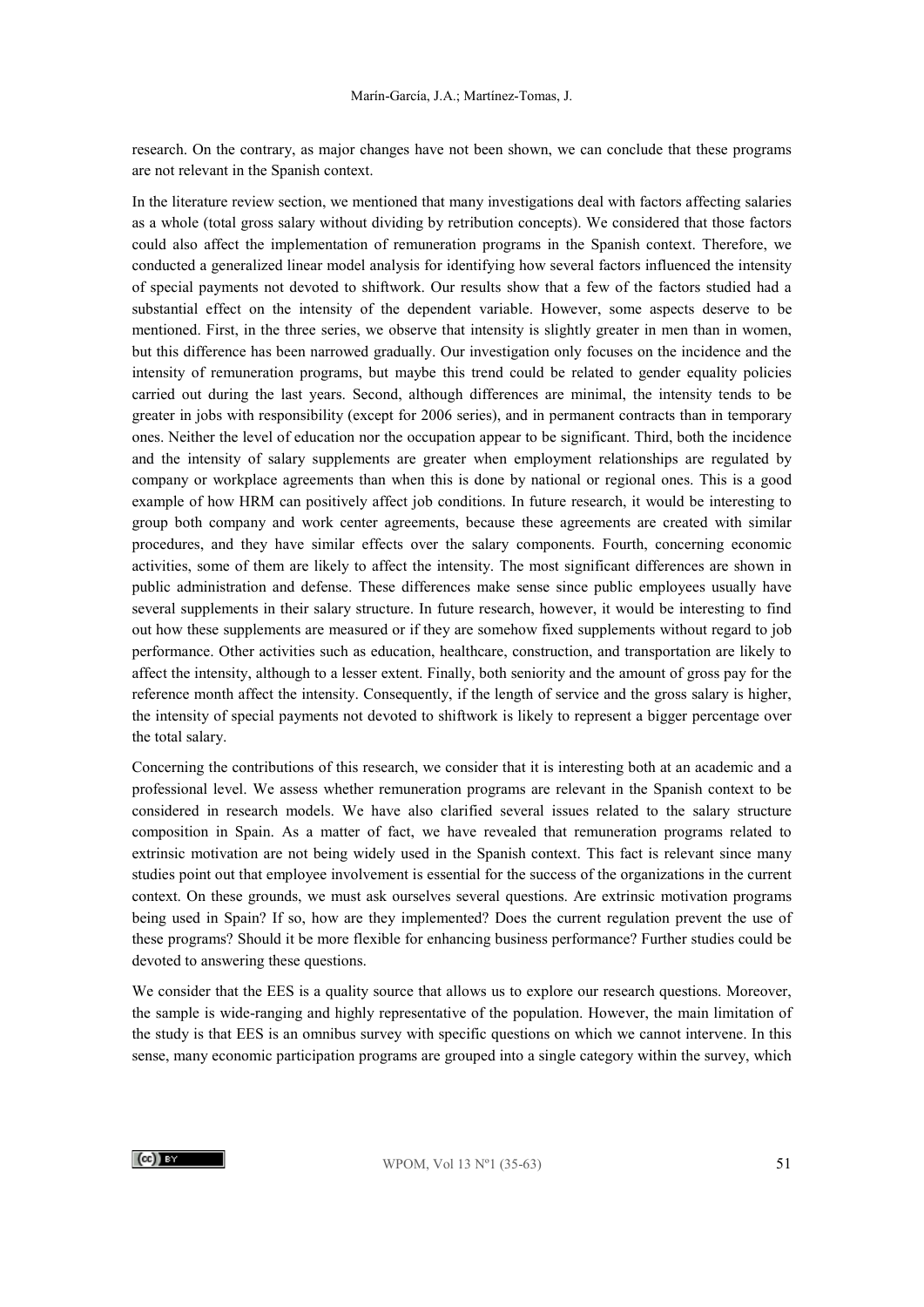limits the possibility of analysis. In addition, EES survey provides cross-sectional data, which limits the possibility of establishing causal relationships. These limitations are well-known in the HRM context.

In the literature review, we have found that many studies also use data from the INE. Yet, some authors use other sources of information, such as the Continuous Sample of Working Lives (CSWL) (Arranz Muñoz & García Serrano, 2014; Messina et al., 2010) or the European community household panel survey (ECHP) (Budría & Moro-Egido, 2008; Peraita, 2005). This fact provides a possible line of future research since these sources could help us to clarify our research questions. Another important limitation is that our research only uses official data provided by company payroll records. Therefore, it does not consider the existence of unofficial data. As a matter of fact, a study of the statistical service of the Employment, Social Affairs and Inclusion of the European Commission indicates that 8.8% of the Spanish workforce operates within the framework of undeclared work (Williams et al., 2017). This could mean, for example, that the intensity of overtime payments was greater than the results obtained in our analysis. Therefore, further empirical research could be linked to identifying new sources or studies to understand the current situation better. Also, further studies could be devoted to replicate the analyses with the subsequent series of data. In this vein, we expect the 2018/2019 series to be published during 2021. Concerning the factors under study, it would be interesting to group both company and work center agreements, because these agreements are created with similar procedures, and they have similar effects over the salary components.

#### **CRediT authorship contribution statement**

Authors are shown in alphabetical order.

**Juan A. Marin-Garcia:** Conceptualization, Data curation, Formal analysis, Methodology, Writingreview & editing, Software, Supervision, Validation. **Juan Martinez-Tomas:** Conceptualization, Visualization, Formal analysis, Writing-Original draft, Writing – review & editing, Data curation.

#### **Bibliography**

- INSHT (2017). Encuesta Nacional de Condiciones de Trabajo. 2015 6a EWCS. España Año 2017 Detalle - INSST. Instituto Nacional de Seguridad e Higiene En El Trabajo (INSHT). https://www.insst.es/-/encuesta-nacional-de-condiciones-de-trabajo-2015-6-ewcs-espa-1
- Alcalá Agulló, F., & Hernández Martínez, P. J. (2006). Las externalidades del capital humano en la empresa española. Revista de Economía Aplicada, XIV(41), 61–83. http://www.revecap.com/revista/numeros/41/pdf/alcala\_hernandez.pdf
- Antón, J. I., & de Bustillo, R. M. (2015). Public-private sector wage differentials in Spain. An updated picture in the midst of the Great Recession. Investigacion Economica, 74(292), 115–157. https://doi.org/10.1016/j.inveco.2015.08.005
- Appelbaum, E., Bailey, T., Berg, P., & Kalleberg, A. L. (2000). Do high performance work systems pay off? ILR Press. https://doi.org/10.1016/S0277-2833(01)80022-4
- Arranz Muñoz, J. M., & García Serrano, C. (2014). How green was my valley earnings differentials and the changing distribution of wages in spain. International Journal of Manpower, 35(7), 1059–1087. https://doi.org/10.1108/IJM-01-2012-0019

 $\left(\mathrm{cc}\right)$  BY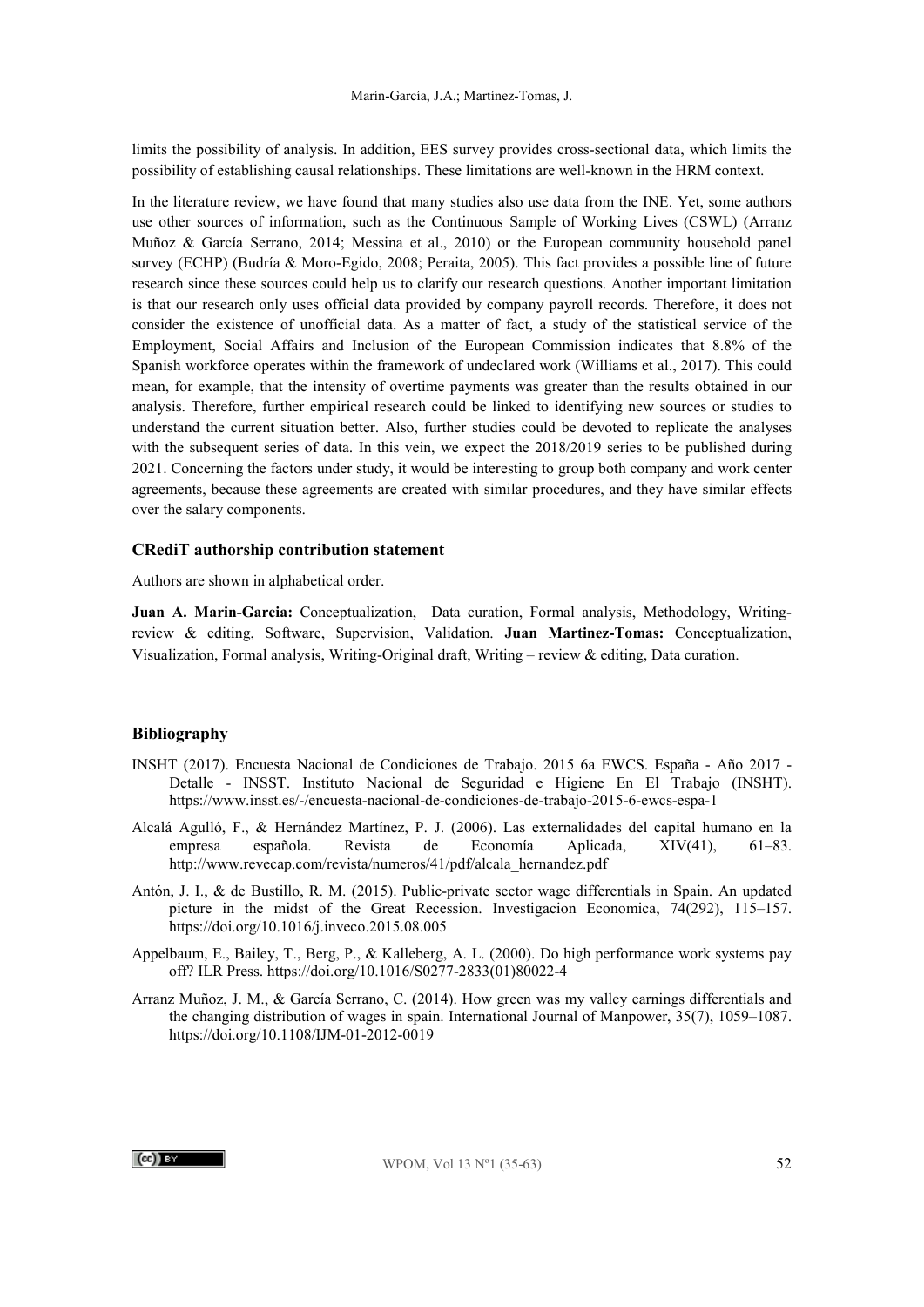- Bande, R., & Fernández, M. (2011). Wage flexibility and local labour markets : homogeneity of the wage curve in Spain  $\Box$  Labour, 34, 1-26. http://docs.gamecurve in Spain  $\Box$  Labour, 34,  $1-26$ . http://docs.gameidega.com/documentos\_de\_traballo/analise\_economica/analise\_economica\_44.pdf
- Beltrán-Martín, I., & Bou-Llusar, J. C. (2018). Examining the intermediate role of employee abilities, motivation and opportunities to participate in the relationship between HR bundles and employee<br>performance. BRO Business Research Ouarterly, 21(2), 99–110. performance. BRQ Business Research Quarterly,  $21(2)$ , https://doi.org/10.1016/j.brq.2018.02.001
- Bos-Nehles, A. C., Van Riemsdijk, M. J., & Kees Looise, J. (2013). Employee perceptions of line management performance: Applying the AMO theory to explain the effectiveness of line managers'<br>HRM implementation. Human Resource Management, 52(6), 861–877. HRM implementation. Human Resource Management, 52(6), 861–877. https://doi.org/10.1002/hrm.21578
- Budría, S., & Moro-Egido, A. I. (2008). Education, educational mismatch, and wage inequality: Evidence for Spain. Economics of Education Review, 27(3), 332–341. https://doi.org/10.1016/j.econedurev.2006.10.005
- Card, D., & De La Rica, S. (2006). Firm-level contracting and the structure of wages in Spain. Industrial and Labor Relations Review, 59(4), 573–592. https://doi.org/10.1177/001979390605900403
- Carrasco, R., Jimeno, J. F., & Ortega, A. C. (2015). Returns to Skills and the Distribution of Wages: Spain 1995-2010. Oxford Bulletin of Economics and Statistics, 77(4), 542–565. https://doi.org/10.1111/obes.12077
- Casado Díaz, J., & Simón, H. (2016). Wage differences in the hospitality sector. Tourism Management, 52, 96–109. https://doi.org/10.1016/j.tourman.2015.06.015
- Clemente, J., Diaz-Foncea, M., Marcuello, C., & Sanso-Navarro, M. (2012). The wage gap between cooperative and capitalist firms: Evidence from Spain. Annals of Public and Cooperative Economics, 83(3), 337–356. https://doi.org/10.1111/j.1467-8292.2012.00466.x
- Díez Catalán, L., & Villanueva, E. (2014). Contract staggering and unemployment during the Great Recession: evidence from Spain. Documentos de Trabajo Del Banco de España, 31, 1–53. https://dialnet.unirioja.es/servlet/articulo?codigo=7021153&orden=0&info=link
- Dilmé Soto, F. (2007). Optimal Wage Dsitribution in Hierarchies. Cuadernos de Economía, 30(82), 37– 74. http://web.uam.es/Economicas/AnalisisEconomicoTeoriaHistoria/1234888140248.htm
- Elisabet, M., López Bazo, E., & Mayssun, E.-A. (2007). Cambios en la distribución salarial en españa, 1995-2002, efectos a través del tipo de contrato. Documents de Treball ( IREA ), 12, 1–30. http://dialnet.unirioja.es/servlet/articulo?codigo=2304318&orden=117400&info=link%5Cnhttp://di alnet.unirioja.es/servlet/extart?codigo=2304318
- Felgueroso, F., Pérez-Villadóniga, M. J., & Prieto-Rodriguez, J. (2008). The effect of the collective bargaining level on the gender wage gap: Evidence from Spain. Manchester School, 76(3), 301– 319. https://doi.org/10.1111/j.1467-9957.2008.01061.x
- Grau-Grau, M., & Parry, E. (2010). Mind the Gap: Spain: Employee perspective.
- Greckhamer, T. (2016). CEO compensation in relation to worker compensation across countries: The configurational impact of country-level institutions. Strategic Management Journal, 37(4), 793–815. https://econpapers.repec.org/RePEc:bla:stratm:v:37:y:2016:i:4:p:793-815
- Hospido, L., & Moral-Benito, E. (2016). The public sector wage premium in Spain: Evidence from longitudinal administrative data. Labour Economics, 42, 101–122. https://doi.org/10.1016/j.labeco.2016.08.001
- Instituto Nacional Estadistica. (2017). Encuesta de estructura salarial. http://www.ine.es/dyngs/INEbase/es/operacion.htm?c=Estadistica\_C&cid=1254736177025&menu =resultados&secc=1254736195110&idp=1254735976596

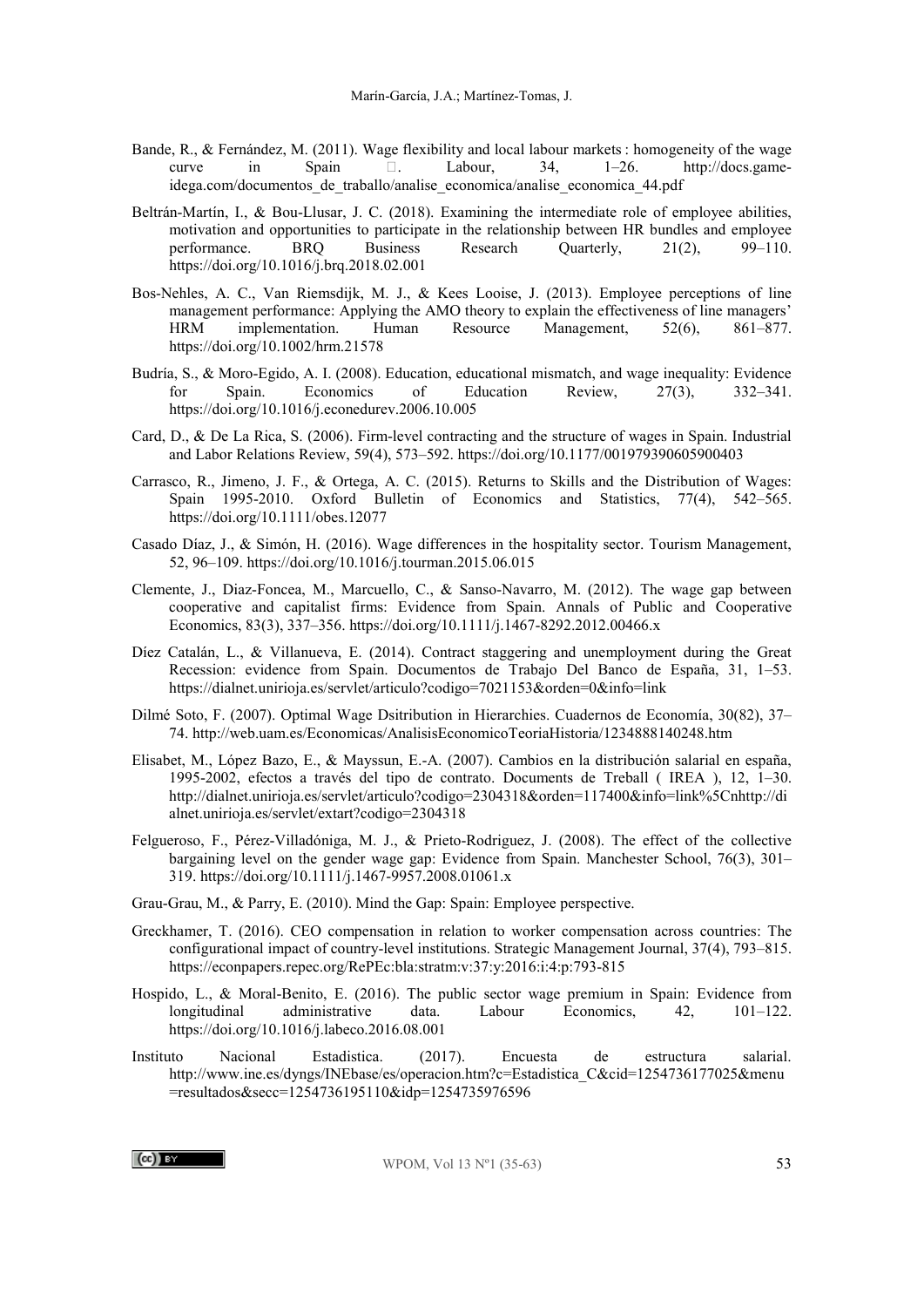- James, W. (1989). Principios de psicología. Alianza Editorial. https://books.google.com.pe/books/about/Principios\_de\_psicología.html?id=0thWAAAACAAJ&so urce=kp\_cover&redir\_esc=y
- Jiang, K., Lepak, D. P., Hu, J., Baer, J. C., Jia, J. U., & Baer, J. C. (2012). How does human resource management influence organizational outcomes? A meta-analytic investigation of mediating<br>mechanisms. Academy of Management Journal, 55(6), 1264–1294. Management https://doi.org/10.5465/amj.2011.0088
- Leonida, L., Marra, M., Scicchitano, S., Giangreco, A., & Biagetti, M. (2020). Estimating the Wage Premium to Supervision for Middle Managers in Different Contexts: Evidence from Germany and the UK. Work, Employment and Society, 095001702090298. https://doi.org/10.1177/0950017020902983
- Marin-Garcia, J. A., Bonavia, T., & Losilla, J.-M. (2020). Changes in the Association between European Workers' Employment Conditions and Employee Well-Being in 2005, 2010 and 2015. International Journal of Environmental Research and Public Health, 17(3). https://doi.org/10.3390/ijerph17031048
- Marín-García, J. A., Bonavia, T., & Miralles Insa, C. (2008). The use of employee participation in the USA and Spanish companies. International Journal of Management Science and Engineering Management, 3(1), 71–80. http://www.upv.es/i.grup/repositorio/own/MarinEtAl2008The use of employee participations inUSAand Spanish.pdf
- Marín-García, J. A., & Conci, G. (2012). Verification of the reflective model of first order factors for reward and empowerment constructs, based on questionnaires derived from Lawler et al. (1991). Journal of Industrial Engineering and Management, 5(2), 473–495. https://doi.org/10.3926/jiem.454
- Marín-García, J. A., & Martinez-Tomas, J. (2016). Deconstructing AMO framework: A systematic review. Intangible Capital, 12(4), 1040–1087. https://doi.org/10.3926/ic.838
- Martínez Matute, M. (2016). La rigidez del coste laboral y el crecimiento del empleo en España. Revista de Economía Laboral, 13(2), 135–155. https://dialnet.unirioja.es/descarga/articulo/6038671.pdf
- Martinez-Tomas, J., & Marin-Garcia, J. A. (2019). Protocol: What does the wage structure depend on? Evidence from the INE salary national survey (pilot study with 2006 data). WPOM-Working Papers on Operations Management, 10(1), 70-103. https://doi.org/10.4995/wpom.v10i1.11753
- Merino, E., & Banegas, R. (2011). Corporate governance issues and director compensation structure in Spanish companies. African Journal of Business Management, 5(22), 9164–9179. https://doi.org/10.5897/AJBM11.299
- Messina, J., Duarte, C. F., Izquierdo, M., du Caju, P., & Hansen, N. L. (2010). The incidence of nominal and real wage rigidity: An individual-based sectoral approach. Journal of the European Economic Association, 8(2–3), 487–496. https://doi.org/10.1111/j.1542-4774.2010.tb00519.x
- Moral Arce, I., & Maza Fernández, A. J. (2010). ¿Flexibilidad o rigidez salarial en España? un análisis a escala regional. Revista de Estudios Empresariales. Segunda Época, 1, 217–230. https://dialnet.unirioja.es/descarga/articulo/3256494.pdf
- Murillo Huertas, I. P., & Simón, H. (2014). La Gran Recesión y el diferencial salarial por género en España. Hacienda Publica Espanola, 208(1), 39–76. https://doi.org/10.7866/HPE-RPE.14.1.2
- OECD. (2019). OECD Compendium of Productivity Indicators 2019. In OECD Publishing. OECD. https://doi.org/10.1787/b2774f97-en
- Peraita, C. (2005). Firm-sponsored training in regulated labour markets: Evidence from Spain. Applied Economics, 37(16), 1885–1898. https://doi.org/10.1080/00036840500194102

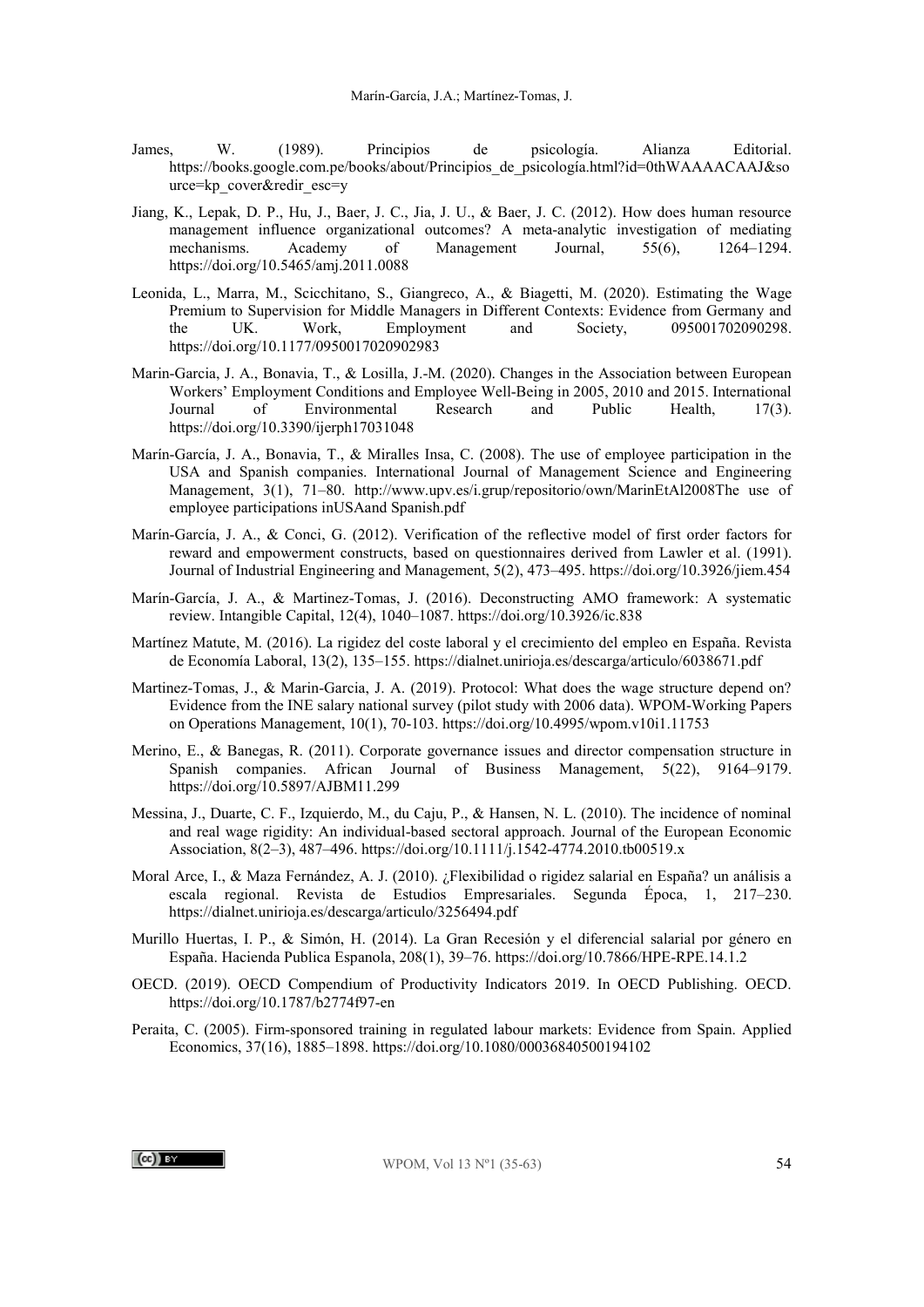- Perello-Marin, M. R., & Ribes-Giner, G. (2014). Identifying a guiding list of high involvement practices in human resource management. WPOM-Working Papers on Operations Management, 5(1), 31–47. https://doi.org/10.4995/wpom.v5i1.1495
- Pfeffer, J., & Sutton, R. (2006). Hard Facts, Dangerous Half-Truths, and Total Nonsense Profiting from Evidence-Based Management. Strategy & Leadership, 34, 35–42. https://doi.org/10.1108/10878570610652617
- Ramos, R., Sanromá, E., & Simón, H. (2014). Public-private sector wage differentials by type of contract: Evidence from Spain. Hacienda Publica Espanola, 208(1), 107–141. https://doi.org/10.7866/HPE-RPE.14.1.4
- Rutherford, A. (2001). Introducing ANOVA and ANCOVA: a GLM approach. In London: Sage. https://books.google.es/books?hl=en&lr=&id=T6uvhsy8d\_8C&oi=fnd&pg=PP1&dq=Rutherford+( 2001).+Introducing+Anova+and+Ancova:+A+GLM+Approach.+SAGE.&ots=Kk5Vu3EneI&sig= H3rnnCwuGYph\_j5Zc8iS4QUu73Q
- Ryan, R. M., & Deci, E. L. (2000). Self-determination theory and the facilitation of intrinsic motivation, social development, and well-being. American Psychologist, 55(1), 68–78. social development, and well-being. American Psychologist, 55(1), 68–78. https://doi.org/10.1037/0003-066X.55.1.68
- Sanromá i Meléndez, E. (2012). El mercado de trabajo español en la crisis económica (2008-2012): Desempleo y reforma laboral. Revista de Estudios Empresariales. Segunda Época, 2, 29–57. https://dialnet.unirioja.es/descarga/articulo/5089653.pdf
- Schimansky, S. (2014). The Effect of a High-Commitment Work System on Innovative Behavior of Employees. http://essay.utwente.nl/65249/1/Schimansky\_BA\_MB.pdf
- Serrano-Cinca, C., Fuertes-Callén, Y., & Mar-Molinero, C. (2005). Measuring DEA efficiency in Internet companies. Decision Support Systems, 38(4), 557–573. https://doi.org/10.1016/j.dss.2003.08.004
- Simón, H. (2009). La desigualdad salarial en España: Una perspectiva internacional y temporal. Investigaciones Econ{Ó}Micas, 33(3), 439–471.
- Simón, H., & Murillo, I. (2014). ¿Sufren las mujeres inmigrantes una doble penalización salarial? Evidencia para España. Cuadernos Económicos de ICE, 87, 85–126. http://www.revistasice.com/CachePDF/CICE\_87\_85- 126\_\_65068573CB6291DFD7AC1CC34DDD2BBF.pdf
- Simon, H., Sanroma, E., & Ramos, R. (2017). Full- and part-time wage differences in Spain: an analysis along the wage distribution. International Journal of Manpower, 38(3), 449–469. https://doi.org/10.1108/IJM-09-2015-0151
- Toch, M., Bambra, C., Lunau, T., van der Wel, K. A., Witvliet, M. I., Dragano, N., & Eikemo, T. A. (2014). All Part of the Job? The Contribution of the Psychosocial and Physical Work Environment to Health Inequalities in Europe and the European Health Divide. International Journal of Health Services, 44(2), 285–305. https://doi.org/10.2190/HS.44.2.g
- Wright, P. M., & Kehoe, R. R. (2008). Human resource practices and organizational commitment: A deeper examination. Asia Pacific Journal of Human Resources, 46(1), 6–20. https://doi.org/10.1177/1038411107086540
- Yu, C.-S., Finegold, D., Lawler III, E. E., & Cochran, D. S. (2000). Does cultural fit matter? The adoption and efectiveness of the employee involvement practices in China and the United States. Current Topics on Management, 5.

 $(cc)$  BY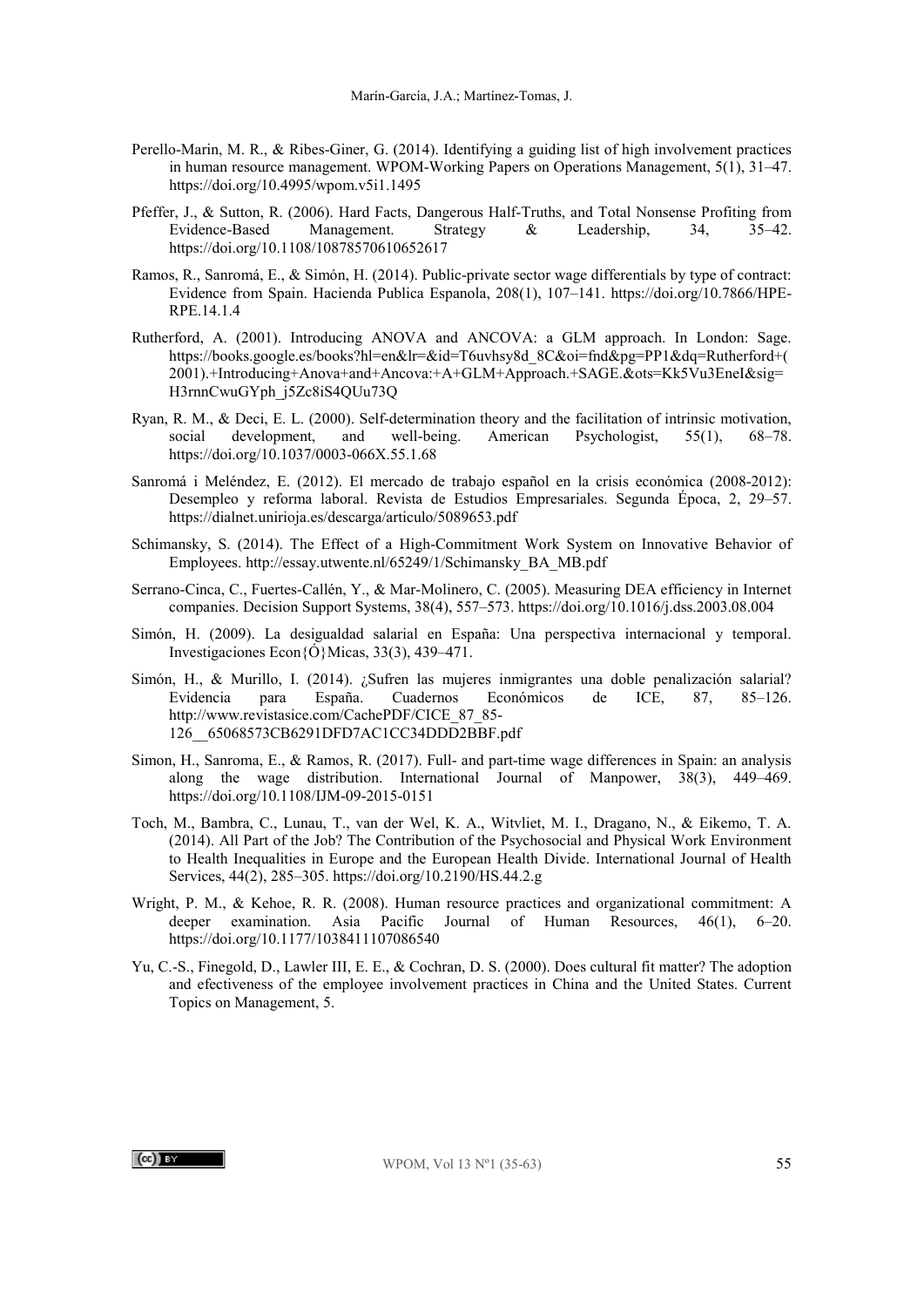## **ANNEX 1**

Intensity varibles:

- intSALBASE=SALBASE/ SALOCTBR
- intPHEXTRA=PHEXTRA/ SALOCTBR
- $\blacksquare$  intCOMSAL=COMSAL/ SALOCTBR
- intCOMSALTT=COMSALTT/ SALOCTBR
- intCOMSALV=COMSALV/ SALOCTBR
- intCOMSALotFIJ=COMSALotFIJ/ SALOCTBR
- intCOMSALnoTT=COMSALnoTT/ SALOCTBR
- intGEXTRA=GEXTRA/ SALBRUTO
- intPEXTRAAF=PEXTRAAF/ SALBRUTO
- intPEXTRAAV=PEXTRAAV/ SALBRUTO intVESP=VESP/ SALBRUTO

Incidence dichotomous variables:

- dicPHEXTRA= PHEXTRA > 0
- dicCOMSAL= COMSAL > 0
- $\bullet$  dicCOMSALTT= COMSALTT > 0
- $\bullet$  dicCOMSALV = COMSALV > 0
- dicCOMSALotFIJ=COMSALotFIJ > 0
- dicCOMSALnoTT=COMSALnoTT > 0
- $\bullet$  dicGEXTRA=GEXTRA > 0
- $\bullet$  dicPEXTRAAF = PEXTRAAF > 0
- dicPEXTRAAV= PEXTRAAV > 0
- $\bullet$  dicVESP= VESP > 0

#### **Descriptive statistics**

DESCRIPTIVES VARIABLES=intSALBASE intCOMSAL intCOMSALTT intCOMSALV intCOMSALotFIJ intCOMSALnoTT

intGEXTRA intPEXTRAAF intPEXTRAAV intVESP intPHEXTRA

/STATISTICS=MEAN STDDEV MIN MAX KURTOSIS SKEWNESS.

DESCRIPTIVES VARIABLES=dicPHEXTRA dicCOMSAL dicCOMSALTT dicCOMSALV dicCOMSALotFIJ dicCOMSALnoTT

dicGEXTRA dicPEXTRAAF dicPEXTRAAV dicVESP

/STATISTICS=MEAN

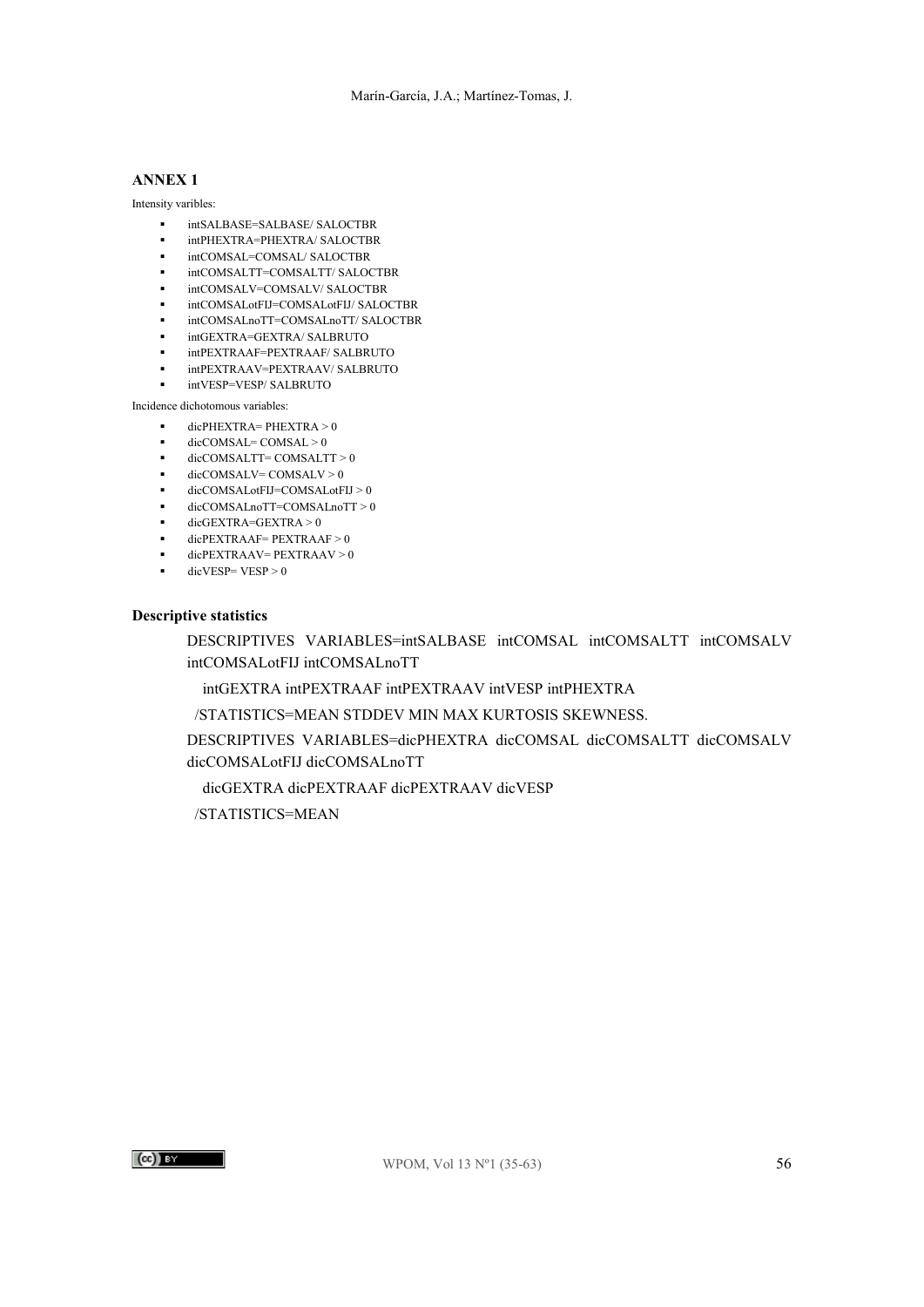## **ANNEX 2**

## **Table a.- NACE recoded to NACE\_EWCS**

| <b>Sections</b> | Tittle                                                                  | <b>EWCS</b>                                |
|-----------------|-------------------------------------------------------------------------|--------------------------------------------|
| A               | Agriculture, forestry, and fishing                                      | 1. Agriculture                             |
| $\mathbf{B}$    | Mining and quarrying                                                    | 2. Industry                                |
| $\mathcal{C}$   | Manufacturing                                                           |                                            |
| D               | Electricity, gas, steam and air-conditioning supply                     |                                            |
| E               | Water supply, sewerage, waste management, and remediation               |                                            |
| $\mathbf{F}$    | Construction                                                            | 3. Construction                            |
| G               | Wholesale and retail trade, repair of motor vehicles and<br>motorcycles | 4. Trade and hospitality                   |
| L               | Accommodation and food service activities                               |                                            |
| H               | Transportation and storage                                              | 5. Transportation                          |
| K               | Financial and insurance activities                                      | 6. Administrative, auxiliary and financial |
| L               | Real estate activities                                                  | activities                                 |
| $\Omega$        | Public administration and defense, compulsory social security           | 7. Public administration and defense       |
| P               | Education                                                               | 8. Education                               |
| Q               | Human health and social work activities                                 | 9. Healthcare                              |
| J               | Information and communication                                           | 10. Other services                         |
| M               | Professional, scientific, and technical activities                      |                                            |
| N               | Administration and support service activities                           |                                            |
| R               | Arts, entertainment and recreation                                      |                                            |
| S               | Other services                                                          |                                            |

## **Table b.- CNO recoded to CNO\_EWCS**

| <b>Sections</b> | Tittle                                                                                | CNO EWCS                                                            |
|-----------------|---------------------------------------------------------------------------------------|---------------------------------------------------------------------|
| A               | Directors and managers                                                                | 1. Directors and managers                                           |
| $\overline{B}$  | Scientific and intellectual technicians and professionals                             | 2. Scientific and intellectual technicians and                      |
| $\mathcal{C}$   | Other scientific and intellectual technicians and professionals                       | professionals                                                       |
| D               | Technicians; support professionals                                                    | 3. Technicians; support professionals                               |
| E               | Office employees who do not deal with the public                                      | 4. Accounting and administrative employees                          |
| $\mathbf{F}$    | Customer service clerks                                                               |                                                                     |
| G               | Catering and trade service workers                                                    | Workers in catering, personal,<br>5.<br>and                         |
| H               | Health services and personal care workers                                             | protection services                                                 |
| L               | Protective and security services workers                                              |                                                                     |
| J               | Skilled agricultural, livestock, forestry and fishery workers                         | 6. Skilled agricultural, livestock, forestry<br>and fishery workers |
| K               | Skilled construction workers, except machinery operators                              | 7.<br>Skilled manufacturing industry<br>and                         |
| L               | Skilled manufacturing industry workers, except installation and<br>machine operators  | construction craftspersons and workers                              |
| M               | Stationary plant and machinery operators, and assemblers                              | 8. Plant and machine operators,<br>and                              |
| N               | Mobile machine drivers and operators                                                  | assemblers                                                          |
| $\Omega$        | Unskilled services workers (except transport)                                         | 9. Elementary occupations                                           |
| P               | Agricultural, fishing, construction, manufacturing and transport<br>industry laborers |                                                                     |
| Q               | Armed forces occupations                                                              | Missing values                                                      |

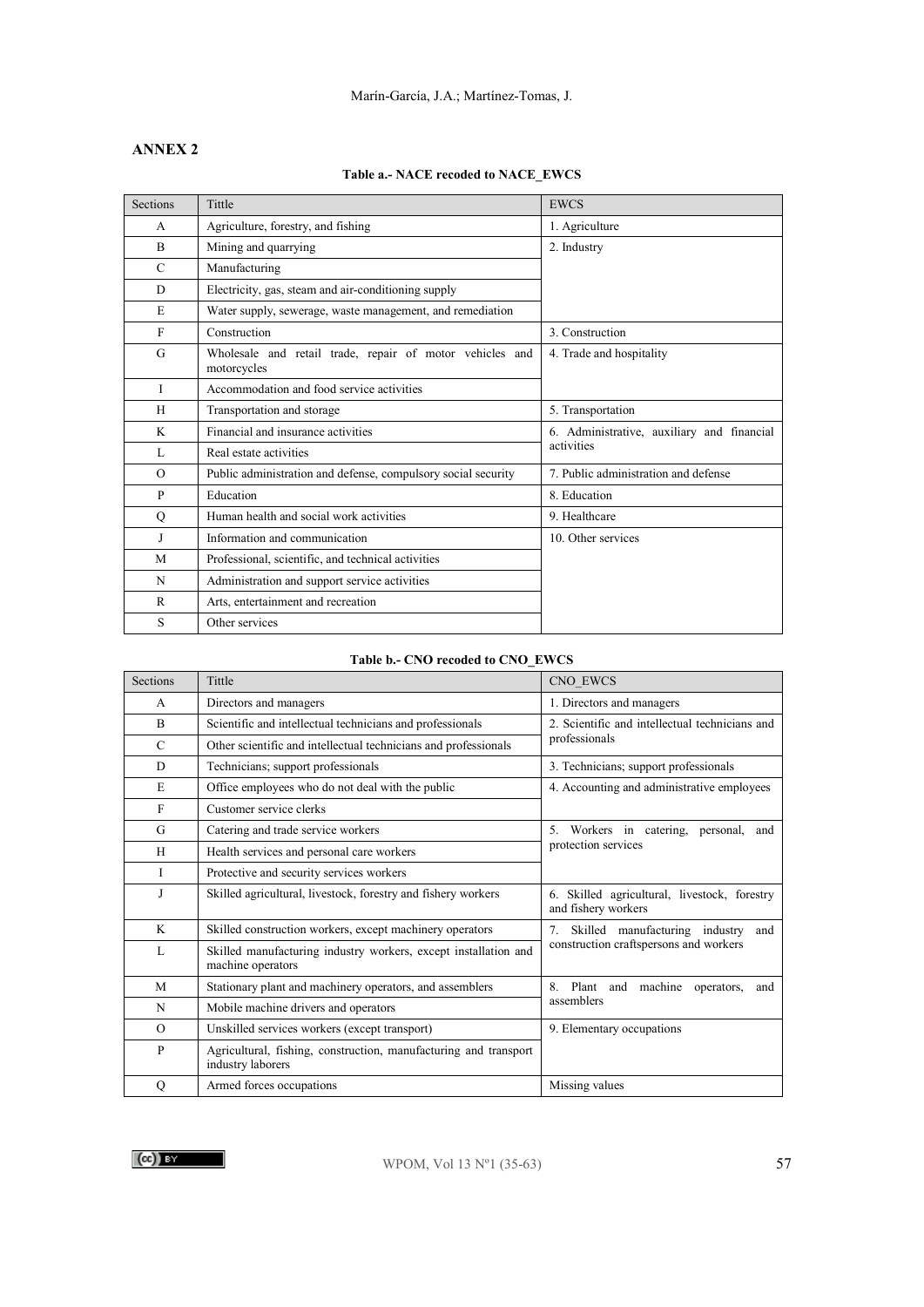#### Marín-García, J.A.; Martínez-Tomas, J.

## **Table c.- CNO\_EWCS recoded to CNO\_Toch**

| <b>Sections</b> | Tittle                                                                       | CNO EWCS                             |
|-----------------|------------------------------------------------------------------------------|--------------------------------------|
| л.              | Directors and managers                                                       | I Higher controllers                 |
| 2               | Scientific and intellectual technicians and professionals                    | II Lower controllers                 |
| 3               | Technicians; support professionals                                           | III Routine non-manual employees     |
| 4               | Accounting and administrative employees                                      |                                      |
| 5               | Workers in catering, personal, and protection services                       |                                      |
| 6               | Skilled agricultural, livestock, forestry and fishery workers                | V Skilled manual workers             |
| 7               | Skilled manufacturing industry and construction craftspersons<br>and workers |                                      |
| 8               | Plant and machine operators, and assemblers                                  |                                      |
| 9               | Elementary occupations                                                       | VI Semi and unskilled manual workers |

### **Table d: Descriptive statistics of continuous variable (EES 2006)**

|                                                                                                                                               |                                                                        | N      | Minimum | Maximum | Mean   | Std. Deviation |
|-----------------------------------------------------------------------------------------------------------------------------------------------|------------------------------------------------------------------------|--------|---------|---------|--------|----------------|
| Dependent Variable                                                                                                                            | intCOMSALnoTTplus<br>intCOMSALnoTTplus=in<br>$t$ COMSAL $noTT+0.00001$ | 235272 | .00     | 1.00    | .2420  | .20795         |
|                                                                                                                                               | antigu10<br>$antigu10 = antigu/10$                                     | 235272 | .01     | 5.70    | .8130  | .96245         |
| Covariate                                                                                                                                     | SALOCTBR1K<br>SALOCTBR1K=SALOC<br>TBR/1000                             | 235272 | .01     | 22.15   | 1.5398 | 1.01639        |
| intCOMSALnoTTplus: special payments not devoted to shiftwork; antigu10: seniority; SALOCTBR1K: gross pay for the<br>reference month (October) |                                                                        |        |         |         |        |                |

## **Table e: Descriptive statistics of continuous variable (EES 2010)**

|                                                                                                                                               |                                                                     | N      | Minimum | Maximum | Mean   | Std. Deviation |  |  |  |
|-----------------------------------------------------------------------------------------------------------------------------------------------|---------------------------------------------------------------------|--------|---------|---------|--------|----------------|--|--|--|
| Dependent Variable                                                                                                                            | intCOMSALnoTTplus<br>intCOMSALnoTTplus=in<br>$t$ COMSALnoTT+0.00001 | 216769 | .00.    | 1.00    | .2513  | .22465         |  |  |  |
| Covariate                                                                                                                                     | antigu10<br>$antigu10 = antigu/10$                                  | 216769 | .01     | 5.62    | .9252  | .96153         |  |  |  |
|                                                                                                                                               | SALOCTBR1K<br>SALOCTBR1K=SALOC<br><b>TBR/1000</b>                   | 216769 | .01     | 72.41   | 1.8691 | 1.36010        |  |  |  |
| intCOMSALnoTTplus: special payments not devoted to shiftwork; antigu10: seniority; SALOCTBR1K: gross pay for the<br>reference month (October) |                                                                     |        |         |         |        |                |  |  |  |

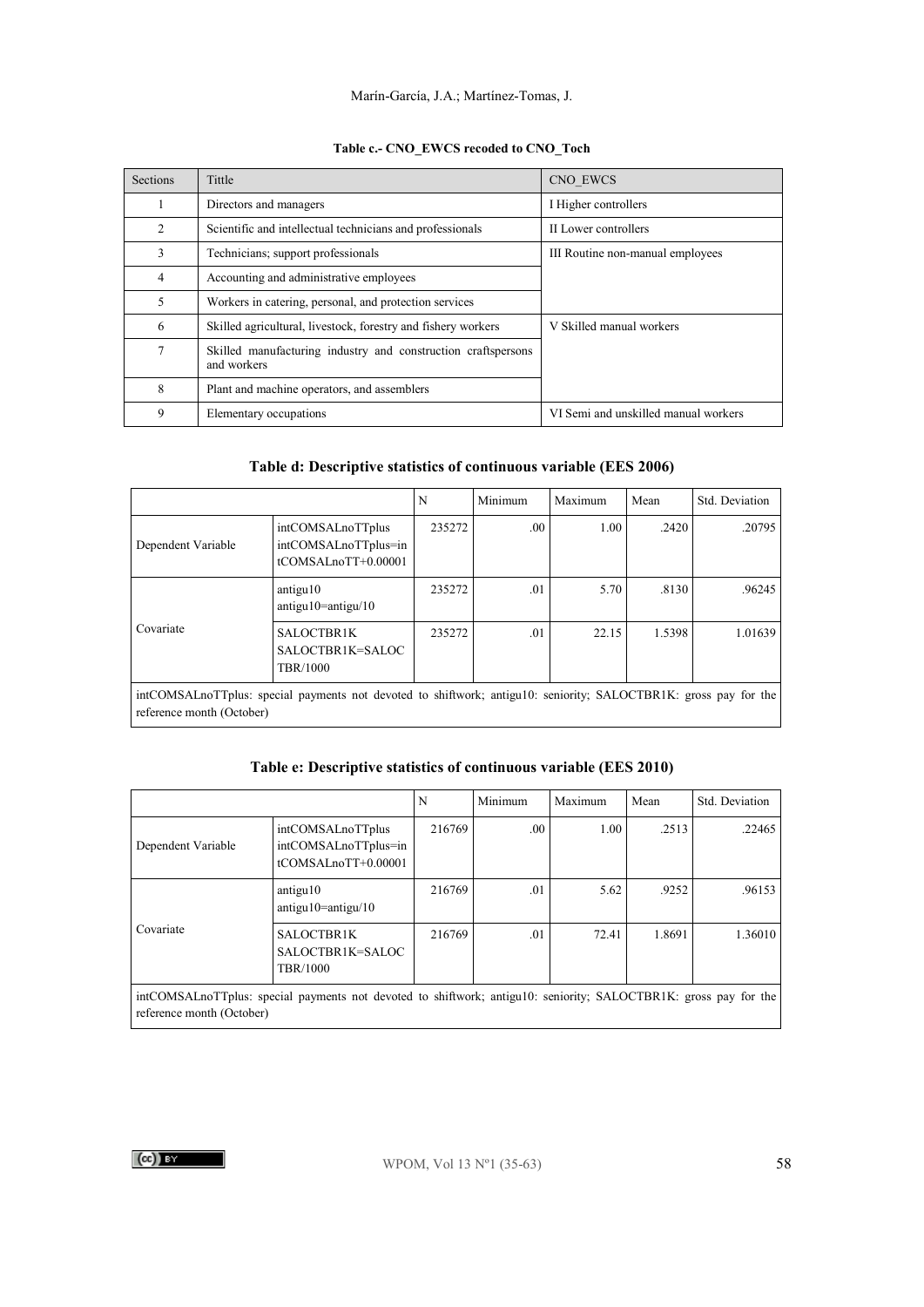#### Marín-García, J.A.; Martínez-Tomas, J.

|                                                                                                                                               |                                                                         | N      | Minimum | Maximum | Mean   | Std. Deviation |  |  |
|-----------------------------------------------------------------------------------------------------------------------------------------------|-------------------------------------------------------------------------|--------|---------|---------|--------|----------------|--|--|
| Dependent Variable                                                                                                                            | intCOMSALnoTTplus<br>intCOMSALnoTTplus=in<br>$t$ COMSAL $n$ oTT+0.00001 | 209362 | .00.    | 1.00    | .2431  | .22020         |  |  |
| Covariate                                                                                                                                     | antigu10<br>$antigu10 = antigu/10$                                      | 209362 | .01     | 6.00    | 1.0399 | .96924         |  |  |
|                                                                                                                                               | SALOCTBR1K<br>SALOCTBR1K=SALOC<br>TBR/1000                              | 209362 | .01     | 96.09   | 1.9341 | 1.44980        |  |  |
| intCOMSALnoTTplus: special payments not devoted to shiftwork; antigu10: seniority; SALOCTBR1K: gross pay for the<br>reference month (October) |                                                                         |        |         |         |        |                |  |  |

## **Table f: Descriptive statistics of continuous variable (EES 2014)**

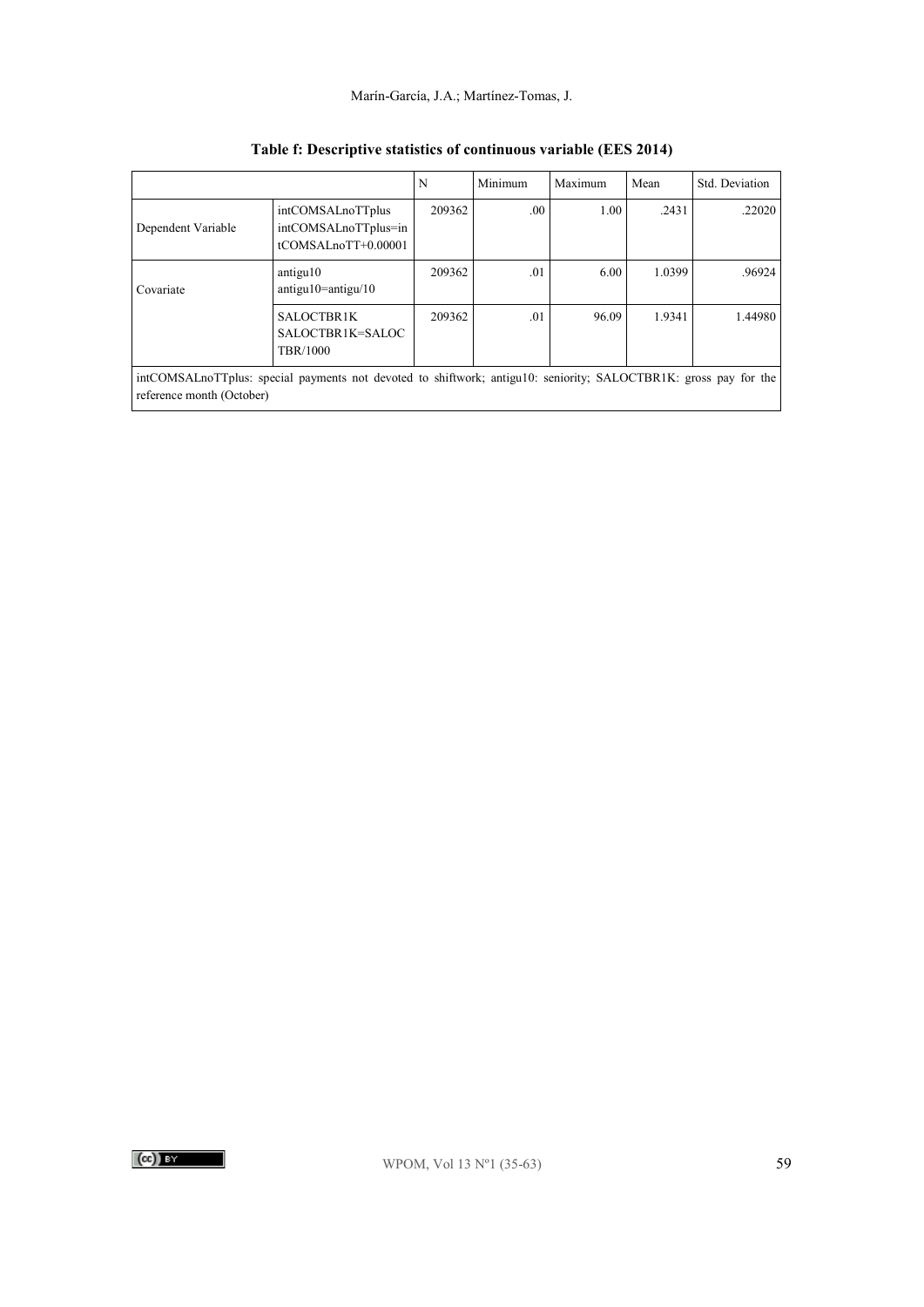#### **ANNEX 4**

GLM SPSS syntax for the 2006, 2010 and 2014 series:

GENLIN intCOMSALnoTTplus BY SEXOdic RESPONSA TIPOCON CNACErecodnumEWCS CNOrecodTOCH REGULACION3k ESTUrecodnum (ORDER=ASCENDING) WITH antigu10 SALOCTBR1K

/MODEL SEXOdic RESPONSA TIPOCON CNACErecodnumEWCS CNOrecodTOCH REGULACION3k ESTUrecodnum antigu10 SALOCTBR1K INTERCEPT=YES

DISTRIBUTION=GAMMA LINK=LOG

/CRITERIA METHOD=FISHER(1) SCALE=MLE COVB=MODEL MAXITERATIONS=100 MAXSTEPHALVING=5 PCONVERGE=1E-006(ABSOLUTE) SINGULAR=1E-012 ANALYSISTYPE=3(WALD) CILEVEL=95 CITYPE=WALD LIKELIHOOD=FULL

/MISSING CLASSMISSING=EXCLUDE

/PRINT CPS DESCRIPTIVES MODELINFO FIT SUMMARY SOLUTION (EXPONENTIATED).

#### **ANNEX 5**

**Table d.- EES 2006. <sup>a</sup> Parts per unit of people having remuneration components and <sup>b</sup> intensity descriptives of remuneration components parts per unit over the total salary)** 

|                                | $people^a$ | Minimum | Maximum | Mean  | Standard deviation | Skewness | Kurtosis <sup>b</sup> |  |  |  |  |
|--------------------------------|------------|---------|---------|-------|--------------------|----------|-----------------------|--|--|--|--|
| <b>SALBASE</b>                 |            | .00     | 1.00    | .7352 | .2151              | $-.518$  | $-.669$               |  |  |  |  |
| <b>PHEXTRA</b>                 | .0661      | .00     | .70     | .0072 | .0368              | 7.011    | 59.400                |  |  |  |  |
| <b>COMSAL</b>                  | .8443      | .00     | 1.00    | .2576 | .2123              | .563     | $-.587$               |  |  |  |  |
| COMSALTT                       | .1511      | .00     | .86     | .0156 | .0532              | 5.116    | 34.793                |  |  |  |  |
| $\bullet$ COMSALV              | .2869      | .00.    | 1.00    | .0557 | .1226              | 2.772    | 8.283                 |  |  |  |  |
| ■ COMSALotFIJ                  | .7469      | $-.04$  | 1.00    | .1863 | .1956              | 1.005    | .202                  |  |  |  |  |
| <b>COMSAL</b> <sub>no</sub> TT | .8288      | .00.    | 1.00    | .2420 | .2080              | .637     | $-.472$               |  |  |  |  |
| <b>GEXTRA</b>                  | .9044      | .00     | .92     | .1469 | .0869              | .867     | 2.458                 |  |  |  |  |
| PEXTRAAF                       | .8925      | .00.    | .77     | .1291 | .0703              | .329     | 1.697                 |  |  |  |  |
| PEXTRAAV                       | .2114      | .00.    | .84     | .0178 | .0525              | 4.316    | 23.301                |  |  |  |  |
| <b>VESP</b>                    | .1148      | .00     | .47     | .0023 | .0139              | 13.806   | 276.089               |  |  |  |  |
| N of valid cases 235272        |            |         |         |       |                    |          |                       |  |  |  |  |

**Table e.- <sup>a</sup> Parts per unit of people having remuneration components and <sup>b</sup> intensity descriptives of remuneration components parts per unit over the total salary)**

|                         | people <sup>a</sup> | Minimum | Maximum <sup>o</sup> | Mean  | Standard deviation | <b>Skewness</b> | Kurtosis |
|-------------------------|---------------------|---------|----------------------|-------|--------------------|-----------------|----------|
| <b>SALBASE</b>          |                     | .00     | 00.1                 | .7272 | .23263             | $-.490$         | $-.842$  |
| <b>PHEXTRA</b>          | .0527               | .00.    | .74                  | .0059 | .03496             | 8.346           | 84.992   |
| COMSAL                  | .8031               | .00     | .00                  | .2669 | .23028             | .524            | $-797$   |
| <b>COMSALTT</b>         | .1581               | .00     | .90                  | .0155 | .05286             | 5.334           | 39.127   |
| <b>COMSAL</b> noTT      | .7908               | .00.    | .00                  | .2513 | .22465             | .584            | $-.721$  |
| <b>GEXTRA</b>           | .7608               | .00     | .92                  | .1184 | .09296             | .811            | 1.999    |
| <b>VESP</b>             | .1570               | .00     | .25                  | .0028 | .01447             | 9.729           | 120.633  |
| N of valid cases 216769 |                     |         |                      |       |                    |                 |          |

**Table f.- ESS 2014 aParts per unit of people having remuneration components and <sup>b</sup> intensity descriptives of remuneration components parts per unit over the total salary)**

|                         | people <sup>a</sup> | Minimum | Maximum <sup>b</sup> | Mean  | Standard deviation | <b>Skewness</b> | Kurtosis <sup>b</sup> |  |  |  |  |  |  |  |  |  |  |
|-------------------------|---------------------|---------|----------------------|-------|--------------------|-----------------|-----------------------|--|--|--|--|--|--|--|--|--|--|
| <b>SALBASE</b>          |                     | .00     | 1.00                 | .7394 | .22700             | $-.550$         | $-756$                |  |  |  |  |  |  |  |  |  |  |
| <b>PHEXTRA</b>          | .0397               | .00     | .61                  | .0039 | .02601             | 9.603           | 113.297               |  |  |  |  |  |  |  |  |  |  |
| COMSAL                  | .7998               | .00     | .00                  | .2568 | .22550             | .577            | $-711$                |  |  |  |  |  |  |  |  |  |  |
| <b>COMSALTT</b>         | .1462               | .00     | .81                  | .0137 | .04742             | 5.213           | 35.817                |  |  |  |  |  |  |  |  |  |  |
| COMSALnoTT              | .7913               | .00     | .00                  | .2431 | .22021             | .642            | $-613$                |  |  |  |  |  |  |  |  |  |  |
| <b>GEXTRA</b>           | .7521               | .00     | .92                  | .1145 | .09188             | .868            | 2.429                 |  |  |  |  |  |  |  |  |  |  |
| <b>VESP</b>             | .2099               | .00     | .25                  | .0033 | .01418             | 8.197           | 88.324                |  |  |  |  |  |  |  |  |  |  |
| N of valid cases 209436 |                     |         |                      |       |                    |                 |                       |  |  |  |  |  |  |  |  |  |  |

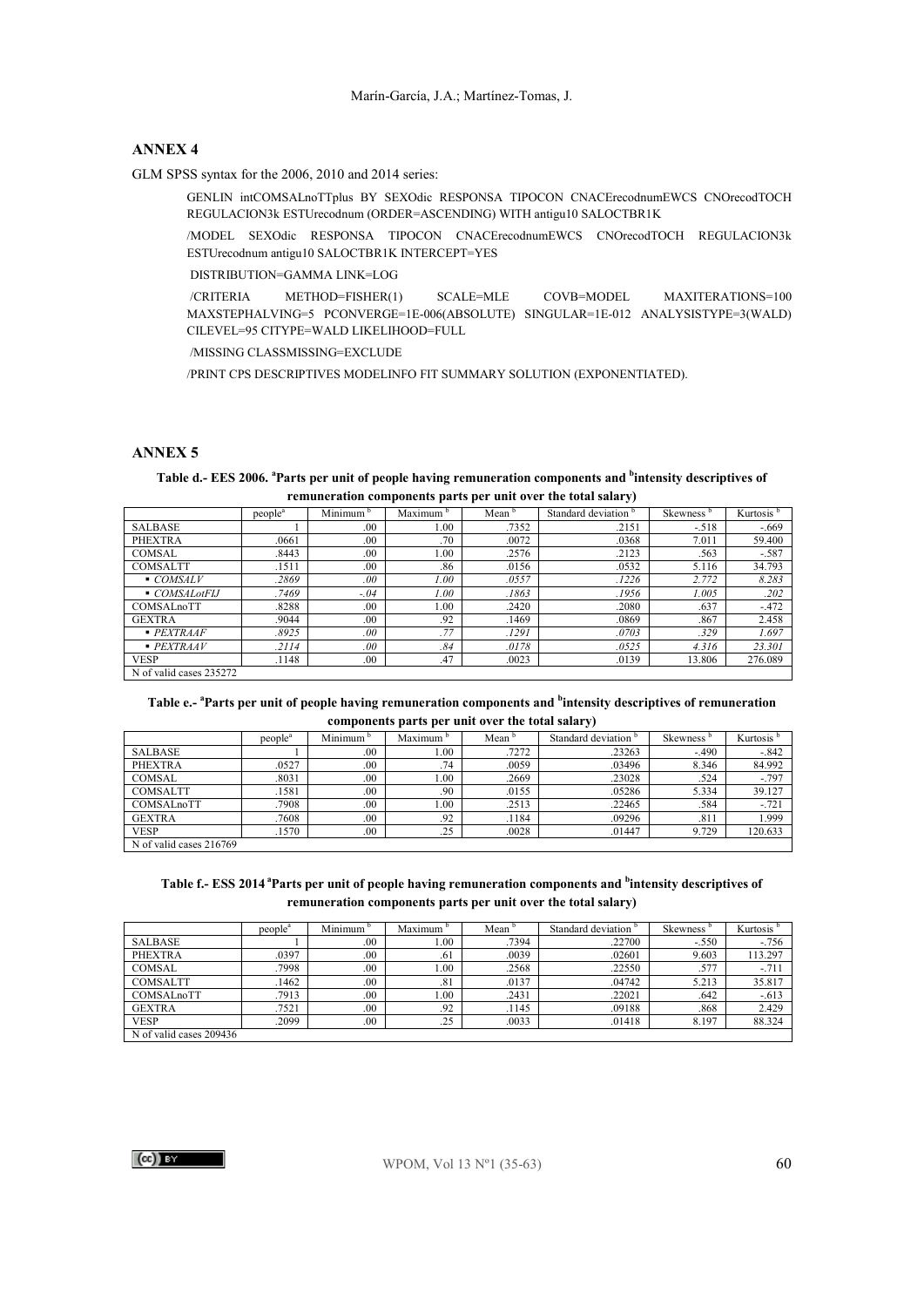## **ANNEX 6**

# **Table g. GLM parameter estimates EES 2006**

| Parameter Estimates                                                                                                                                                                                 |                                            |            |          |          |              |                        |      |            |                     |       |  |
|-----------------------------------------------------------------------------------------------------------------------------------------------------------------------------------------------------|--------------------------------------------|------------|----------|----------|--------------|------------------------|------|------------|---------------------|-------|--|
|                                                                                                                                                                                                     | 95% Wald Confidence<br>95% Wald Confidence |            |          |          |              |                        |      |            |                     |       |  |
|                                                                                                                                                                                                     |                                            |            | Interval |          |              | <b>Hypothesis Test</b> |      |            | Interval for Exp(B) |       |  |
|                                                                                                                                                                                                     |                                            |            |          |          | Wald<br>Chi- |                        |      |            |                     |       |  |
| Parameter                                                                                                                                                                                           | B                                          | Std. Error | Lower    | Upper    | Square       | df                     | Sig. | Exp(B)     | Lower               | Upper |  |
| (Intercept)                                                                                                                                                                                         | $-2.337$                                   | 0187       | $-2.374$ | $-2.301$ | 15585.39     | $\mathbf{1}$           | .000 | .097       | .093                | .100  |  |
| [SEXOdic=,00]                                                                                                                                                                                       | .144                                       | .0081      | .128     | .160     | 317.045      | 1                      | .000 | 1.155      | 1.137               | 1.174 |  |
| [SEXOdic=1,00]<br>[RESPONSA=1]                                                                                                                                                                      | $0^a$                                      |            |          |          |              |                        |      | 1          |                     |       |  |
| [RESPONSA=6]                                                                                                                                                                                        | .037<br>0 <sup>a</sup>                     | .0099      | .017     | .056     | 13.679       | 1                      | .000 | 1.037<br>1 | 1.017               | 1.058 |  |
| ITIPOCON=11                                                                                                                                                                                         | .030                                       | .0086      | .013     | .047     | 12.296       | ×,<br>1                | .000 | 1.031      | 1.013               | 1.048 |  |
| TIPOCON=21                                                                                                                                                                                          | 0ª                                         |            |          |          |              |                        |      | 1          |                     |       |  |
| [CNACErecodnum<br>EWCS=2,00]                                                                                                                                                                        | .008                                       | .0112      | $-0.14$  | .030     | .565         | 1                      | .452 | 1.008      | .987                | 1.031 |  |
| <b>[CNACErecodnum</b><br>EWCS=3.00]                                                                                                                                                                 | .266                                       | .0159      | .235     | .297     | 279.911      | 1                      | .000 | 1.304      | 1.264               | 1.346 |  |
| [CNACErecodnum<br>EWCS=4,00]                                                                                                                                                                        | $-071$                                     | .0126      | $-0.95$  | $-0.46$  | 31.263       | 1                      | .000 | .932       | .909                | .955  |  |
| <b>[CNACErecodnum</b><br>EWCS=5.00]                                                                                                                                                                 | .148                                       | .0165      | .115     | .180     | 80.212       | 1                      | .000 | 1.159      | 1.122               | 1.197 |  |
| <b>[CNACErecodnum</b><br>EWCS=6.001                                                                                                                                                                 | .082                                       | .0191      | .045     | .120     | 18.542       | 1                      | .000 | 1.086      | 1.046               | 1.127 |  |
| [CNACErecodnum<br>EWCS=8.001                                                                                                                                                                        | .246                                       | .0190      | .209     | .284     | 167.361      | 1                      | .000 | 1.279      | 1.232               | 1.328 |  |
| [CNACErecodnum<br>EWCS=9,00]                                                                                                                                                                        | .279                                       | .0163      | .247     | .311     | 294.010      | 1                      | .000 | 1.322      | 1.281               | 1.365 |  |
| [CNACErecodnum<br>EWCS=10.00]                                                                                                                                                                       | $0^a$                                      |            |          |          |              | J.                     |      | 1          |                     |       |  |
| <b>[CNOrecodTOCH</b><br>$=1.00$                                                                                                                                                                     | $-198$                                     | .0266      | $-250$   | $-146$   | 55.707       | 1                      | .000 | .820       | .778                | .864  |  |
| <b>ICNOrecodTOCH</b><br>$= 2,00$                                                                                                                                                                    | $-053$                                     | .0191      | $-0.91$  | $-0.016$ | 7.842        | 1                      | .005 | .948       | .913                | .984  |  |
| [CNOrecodTOCH<br>$= 3,00$                                                                                                                                                                           | .042                                       | .0117      | .019     | .065     | 12.875       | 1                      | .000 | 1.043      | 1.019               | 1.067 |  |
| [CNOrecodTOCH<br>$= 5,00$                                                                                                                                                                           | .046                                       | .0118      | .023     | .069     | 15.488       | 1                      | .000 | 1.047      | 1.024               | 1.072 |  |
| [CNOrecodTOCH<br>$= 6,00$                                                                                                                                                                           | $0^a$                                      |            |          | i,       | ł,           | à,                     |      | 1          | à,                  |       |  |
| <b>IREGULACION3k</b><br>$=1,0$                                                                                                                                                                      | $-0.33$                                    | .0098      | $-052$   | $-.014$  | 11.205       | 1                      | .001 | .968       | .949                | .986  |  |
| <b>IREGULACION3k</b><br>$= 2.0$                                                                                                                                                                     | .036                                       | .0095      | .017     | .055     | 14.264       | 1                      | .000 | 1.037      | 1.017               | 1.056 |  |
| <b>IREGULACION3k</b><br>$= 3.01$                                                                                                                                                                    | 0 <sup>a</sup>                             |            | $\cdot$  | à,       |              | à,                     |      | 1          |                     |       |  |
| [ESTUrecodnum=<br>1]                                                                                                                                                                                | .047                                       | .0119      | .024     | .070     | 15.750       | 1                      | .000 | 1.048      | 1.024               | 1.073 |  |
| [ESTUrecodnum=<br>21                                                                                                                                                                                | .016                                       | .0133      | $-.010$  | .042     | 1.397        | 1                      | .237 | 1.016      | .990                | 1.043 |  |
| [ESTUrecodnum=<br>3]                                                                                                                                                                                | $0^a$                                      |            |          | l,       |              | ÷,                     |      | 1          |                     |       |  |
| antigu10                                                                                                                                                                                            | .115                                       | .0041      | .107     | .123     | 806.163      | 1                      | .000 | 1.122      | 1.113               | 1.131 |  |
| SALOCTBR1K                                                                                                                                                                                          | .336                                       | .0053      | .326     | .347     | 3978.488     | $\mathbf{1}$           | .000 | 1.400      | 1.385               | 1.414 |  |
| (Scale)                                                                                                                                                                                             | 2.663 <sup>b</sup>                         | 0062       | 2.651    | 2.675    |              |                        |      |            |                     |       |  |
| Dependent Variable: intCOMSALnoTTplus=intCOMSALnoTT+0.00001<br>Model: (Intercept), SEXOdic, RESPONSA, TIPOCON, CNACErecodnumEWCS, CNOrecodTOCH, REGULACION3k, ESTUrecodnum,<br>antigu10, SALOCTBR1K |                                            |            |          |          |              |                        |      |            |                     |       |  |

a. Set to zero because this parameter is redundant.

b. Maximum likelihood estimate.

 $(cc)$  by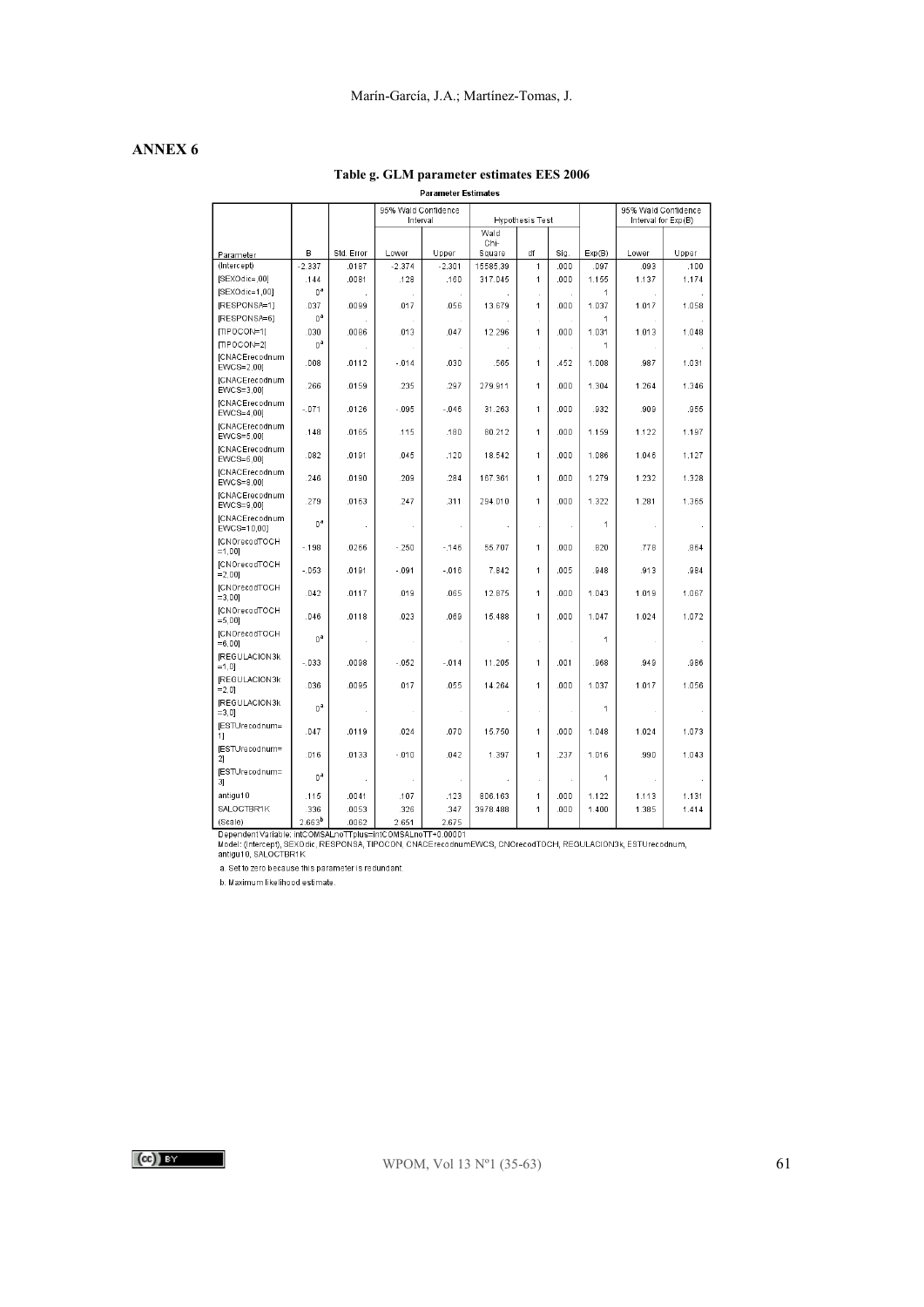#### Marín-García, J.A.; Martínez-Tomas, J.

|                                                                                                                                                                                                     |                    |                     | 95% Wald Confidence<br>Interval |                   |                    | Hypothesis Test |              |               | 95% Wald Confidence<br>Interval for Exp(B) |               |
|-----------------------------------------------------------------------------------------------------------------------------------------------------------------------------------------------------|--------------------|---------------------|---------------------------------|-------------------|--------------------|-----------------|--------------|---------------|--------------------------------------------|---------------|
|                                                                                                                                                                                                     |                    |                     |                                 |                   | Wald               |                 |              |               |                                            |               |
|                                                                                                                                                                                                     | B                  |                     |                                 |                   | Chi-               | df              |              |               | Lower                                      |               |
| Parameter<br>(Intercept)                                                                                                                                                                            | $-2.136$           | Std. Error<br>.0240 | Lower<br>$-2.183$               | Upper<br>$-2.089$ | Square<br>7906.121 | 1               | Sig.<br>.000 | Exp(B)        |                                            | Upper         |
| [SEXOdic=,00]                                                                                                                                                                                       | .138               | .0087               | .121                            | .155              | 252.570            | 1               | .000         | .118<br>1.148 | .113<br>1.129                              | .124<br>1.168 |
| [SEXOdic=1,00]                                                                                                                                                                                      | $0^a$              |                     |                                 |                   |                    |                 |              | 1             |                                            |               |
| [RESPONSA=0]                                                                                                                                                                                        | $-057$             | .0111               | $-079$                          | $-0.35$           | 26.184             | 1               | .000         | .945          | .924                                       | .965          |
| [RESPONSA=1]                                                                                                                                                                                        | $0^a$              |                     |                                 |                   |                    |                 |              | 1             |                                            |               |
| [TIPOCON=1]                                                                                                                                                                                         | .035               | .0099               | .016                            | .055              | 12.804             | 1               | .000         | 1.036         | 1.016                                      | 1.056         |
| [TIPOCON=2]                                                                                                                                                                                         | 0 <sup>a</sup>     |                     |                                 | ×                 |                    |                 |              | 1             |                                            |               |
| <b>[CNACErecodnum</b><br>EWCS=2.00]                                                                                                                                                                 | .049               | .0113               | .027                            | .072              | 19.104             | 1               | .000         | 1.051         | 1.028                                      | 1.074         |
| [CNACErecodnum<br>EWCS=3.001                                                                                                                                                                        | .312               | .0179               | .277                            | .347              | 303.283            | 1               | .000         | 1.366         | 1.319                                      | 1.414         |
| [CNACErecodnum<br>EWCS=4,00]                                                                                                                                                                        | $-094$             | .0137               | $-121$                          | $-067$            | 46.920             | 1               | .000         | .910          | .886                                       | .935          |
| <b>[CNACErecodnum</b><br>EWCS=5,00]                                                                                                                                                                 | .291               | .0185               | .255                            | .328              | 247.652            | 1               | .000         | 1.338         | 1.291                                      | 1.388         |
| <b>[CNACErecodnum</b><br>EWCS=6,00]                                                                                                                                                                 | .035               | .0189               | $-0.002$                        | .072              | 3.393              | 1               | 065          | 1.035         | .998                                       | 1.074         |
| <b>[CNACErecodnum</b><br>EWCS=7,00]                                                                                                                                                                 | .570               | .0197               | .532                            | .609              | 836.112            | 1               | .000         | 1.769         | 1.702                                      | 1.839         |
| [CNACErecodnum<br>EWCS=8,00]                                                                                                                                                                        | .386               | .0236               | .340                            | .433              | 267.104            | 1               | .000         | 1.472         | 1.405                                      | 1.541         |
| [CNACErecodnum<br>EWCS=9,00]                                                                                                                                                                        | 255                | .0160               | .224                            | .286              | 255.451            | 1               | .000         | 1.291         | 1.251                                      | 1.332         |
| [CNACErecodnum<br>EWCS=10,00]                                                                                                                                                                       | $0^a$              |                     |                                 | à,                |                    | à,              |              | 1             |                                            |               |
| [CNOrecodTOCH<br>$=1,00$                                                                                                                                                                            | $-181$             | .0286               | $-.237$                         | $-125$            | 39.889             | 1               | .000         | .835          | .789                                       | .883          |
| [CNOrecodTOCH<br>$= 2,00$                                                                                                                                                                           | $-024$             | .0201               | $-064$                          | .015              | 1.474              | 1               | .225         | .976          | .938                                       | 1.015         |
| [CNOrecodTOCH<br>$= 3.001$                                                                                                                                                                          | .021               | 0135                | $-006$                          | .047              | 2.388              | 1               | .122         | 1.021         | 994                                        | 1.049         |
| [CNOrecodTOCH<br>$= 5,00$                                                                                                                                                                           | $-016$             | .0146               | $-0.45$                         | .013              | 1.191              | 1               | 275          | .984          | .956                                       | 1.013         |
| <b>[CNOrecodTOCH</b><br>$= 6,001$                                                                                                                                                                   | 0 <sup>a</sup>     |                     |                                 |                   |                    | à,              |              | 1             |                                            |               |
| <b>IREGULACION3k</b><br>$=1,00$ ]                                                                                                                                                                   | $-094$             | .0101               | $-114$                          | $-.074$           | 86.192             | 1               | .000         | .910          | .892                                       | .928          |
| <b>IREGULACION3k</b><br>$= 2,00$                                                                                                                                                                    | $-047$             | .0098               | $-066$                          | $-0.28$           | 22.899             | 1               | .000         | .954          | .936                                       | .973          |
| [REGULACION3k<br>$= 3,00$                                                                                                                                                                           | nª                 |                     | ×                               |                   | ÷.                 | ×.              |              | 1             | ÷.                                         |               |
| [ESTUrecodnum=<br>1,00]                                                                                                                                                                             | .003               | .0133               | $-0.23$                         | .029              | .054               | 1               | .817         | 1.003         | .977                                       | 1.030         |
| IESTUrecodnum=<br>2,001                                                                                                                                                                             | $-018$             | .0144               | $-0.46$                         | .011              | 1.486              | 1               | .223         | .983          | .955                                       | 1.011         |
| [ESTUrecodnum=<br>3,00]                                                                                                                                                                             | $0^{\mathsf{a}}$   |                     |                                 | l,                |                    | ł               |              | 1             |                                            |               |
| antigu10                                                                                                                                                                                            | .135               | .0044               | .126                            | .143              | 926.842            | 1               | .000         | 1.144         | 1.134                                      | 1.154         |
| SALOCTBR1K                                                                                                                                                                                          | .234               | .0046               | .225                            | .243              | 2576.510           | 1               | .000         | 1.264         | 1.252                                      | 1.275         |
| (Scale)                                                                                                                                                                                             | 3.101 <sup>b</sup> | .0075               | 3.086                           | 3.116             |                    |                 |              |               |                                            |               |
| Dependent Variable: intCOMSALnoTTplus=intCOMSALnoTT+0.00001<br>Model: (Intercept), SEXOdic, RESPONSA, TIPOCON, CNACErecodnumEWCS, CNOrecodTOCH, REGULACION3k, ESTUrecodnum,<br>antigu10, SALOCTBR1K |                    |                     |                                 |                   |                    |                 |              |               |                                            |               |

#### **Table h. GLM parameter estimates EES 2010Parameter Estimates**

J

a. Set to zero because this parameter is redundant.

b. Maximum likelihood estimate.

 $(cc)$ ) BY